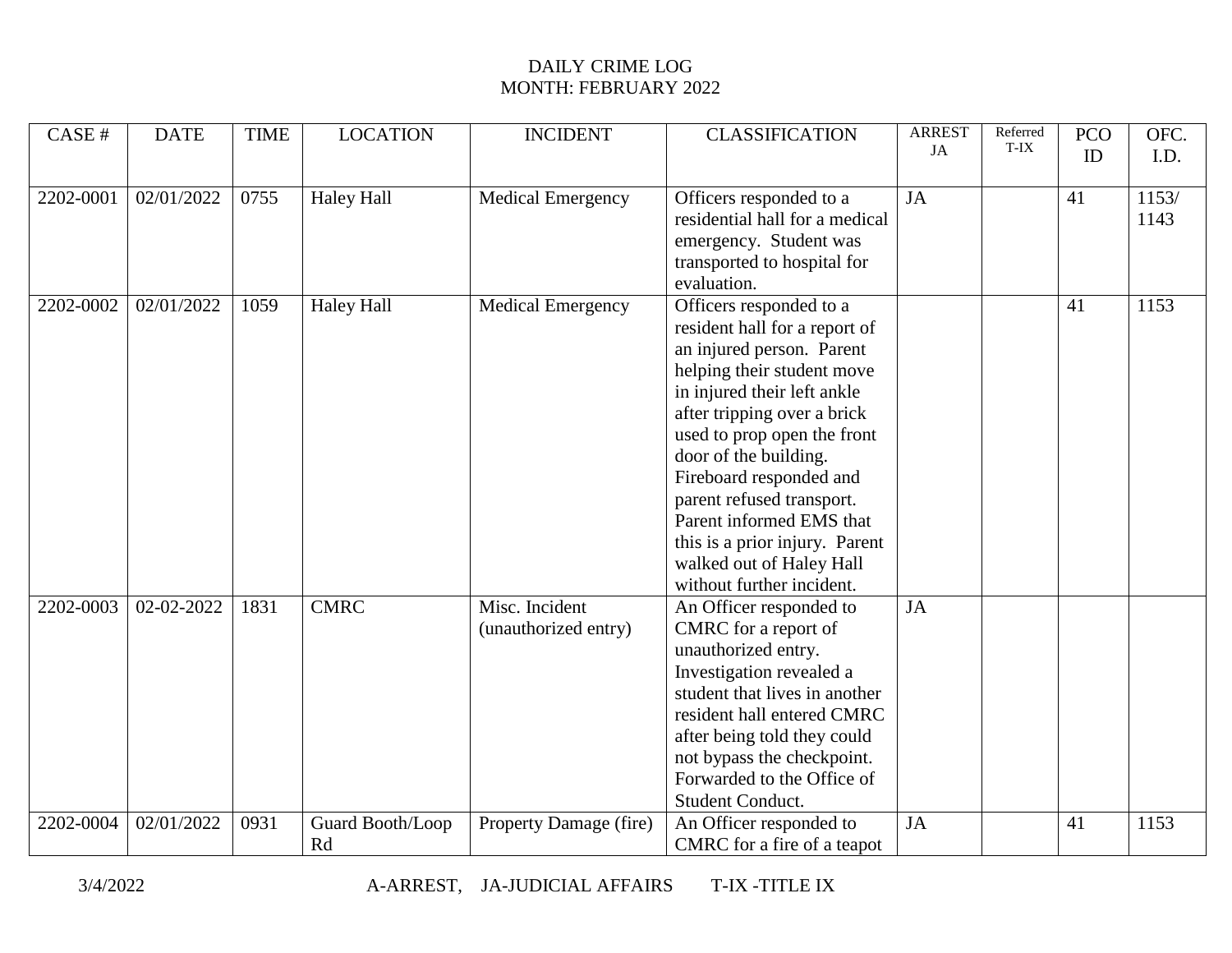|           |            |      |                |                                           | on the stove. Upon officer<br>arriving they learned it was<br>an electrical teapot that was<br>not supposed to be used on<br>a conventional stove. The<br>fire was extinguished with<br>no further incident. This<br>incident was referred to<br>Judicial Affairs.                                                                                                  |           |    |      |
|-----------|------------|------|----------------|-------------------------------------------|---------------------------------------------------------------------------------------------------------------------------------------------------------------------------------------------------------------------------------------------------------------------------------------------------------------------------------------------------------------------|-----------|----|------|
| 2202-0005 | 02/04/2022 | 0318 | <b>ELLC</b>    | <b>Burglary (4th degree)</b><br>theft)    | $5(c)(k)$ \$470.00 While on<br>patrol a student approached<br>an officer and stated that an<br>unknown person entered<br>their ELLC residential<br>dwelling, ransacked their<br>dresser, removed several<br>items and left the area.                                                                                                                                |           | 44 | 1158 |
| 2202-0006 | 02/04/2022 | 1213 | B & G          | Misc. Incident<br>(Information)           | Officer responded to the<br>Center for Business and<br>Graduate Studies for a<br>report of information.<br>Officer was informed an<br>unknown drunk individual<br>met with a former staff<br>member (whom was in a<br>relationship 30 years ago) to<br>apologize for an incident<br>that occurred 30 years ago.<br>Upon arrival the unknown<br>individual was gone. |           | 41 | 1143 |
|           |            |      | <b>SKIPPED</b> |                                           | Due to training, this number<br>was accidentally skipped.                                                                                                                                                                                                                                                                                                           |           |    |      |
| 2202-0008 | 02/05/2022 | 1249 | <b>ELLC</b>    | Misc. Information<br>(Verbal Altercation) | Officer responded to ELLC<br>for a verbal dispute with a                                                                                                                                                                                                                                                                                                            | <b>JA</b> | 58 | 1158 |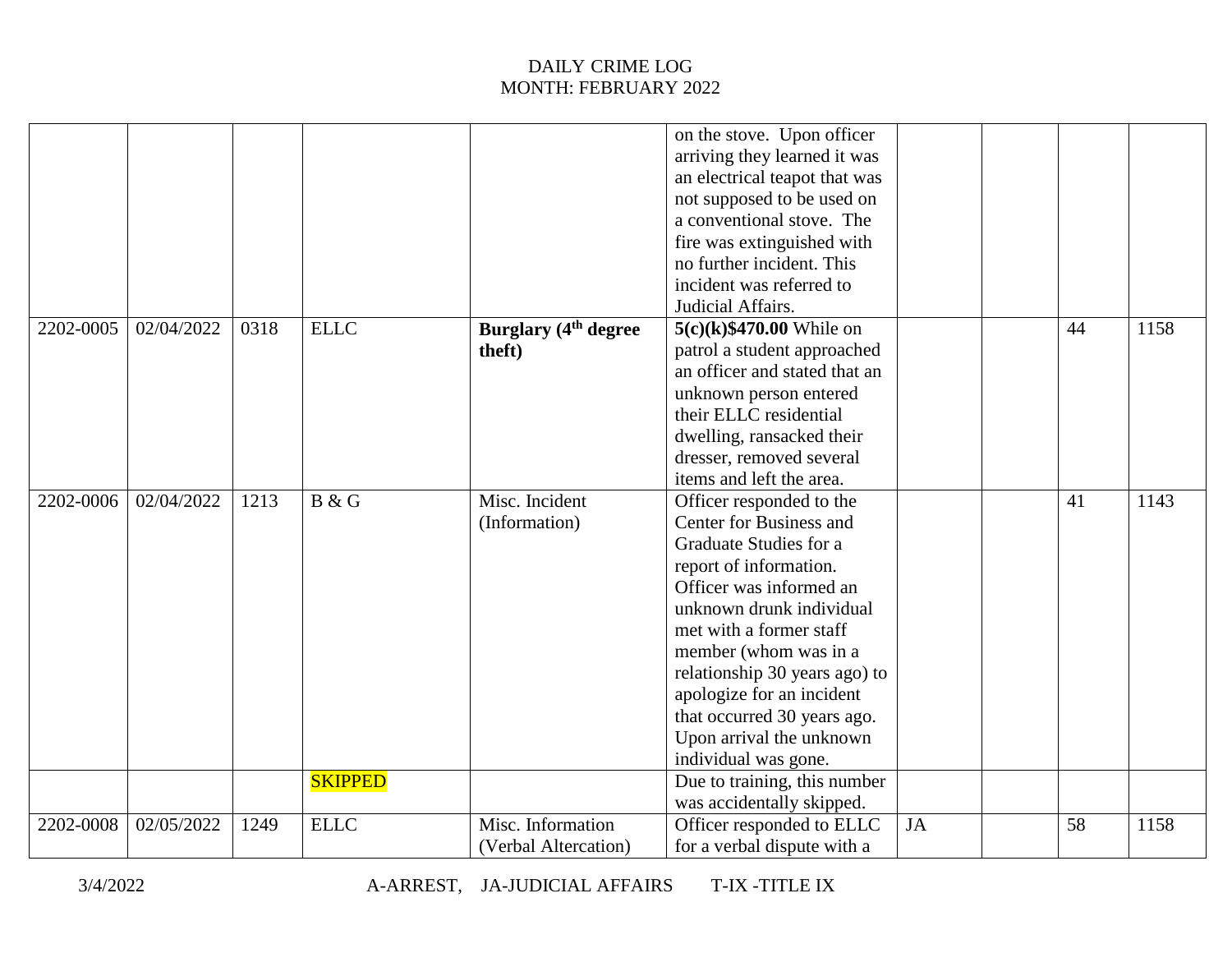|           |            |      |                |                       | possible weapon involved.<br>Complaint stated the verbal<br>dispute exchanged and the |           |    |      |
|-----------|------------|------|----------------|-----------------------|---------------------------------------------------------------------------------------|-----------|----|------|
|           |            |      |                |                       | other party stated they were                                                          |           |    |      |
|           |            |      |                |                       | going to their room to get                                                            |           |    |      |
|           |            |      |                |                       | their weapon. Victim said it                                                          |           |    |      |
|           |            |      |                |                       | sounded like a gun slide                                                              |           |    |      |
|           |            |      |                |                       | being racked. Victim stated                                                           |           |    |      |
|           |            |      |                |                       | that individual fled the area                                                         |           |    |      |
|           |            |      |                |                       | and went to a resident                                                                |           |    |      |
|           |            |      |                |                       | assistant's room to report                                                            |           |    |      |
|           |            |      |                |                       | the incident. Officer went to                                                         |           |    |      |
|           |            |      |                |                       | room for further                                                                      |           |    |      |
|           |            |      |                |                       | investigation. Both                                                                   |           |    |      |
|           |            |      |                |                       | Suspects stated that no                                                               |           |    |      |
|           |            |      |                |                       | weapon was implied or                                                                 |           |    |      |
|           |            |      |                |                       | displayed. This incident was                                                          |           |    |      |
|           |            |      |                |                       | referred to Judicial Affairs                                                          |           |    |      |
|           |            |      | <b>SKIPPED</b> |                       | Due to training, this number                                                          |           |    |      |
|           |            |      |                |                       | was accidentally skipped.                                                             |           |    |      |
| 2202-0010 | 02/05/2022 | 0332 | <b>ELLC</b>    | CDS (Marijuana)       | Officers responded to ELLC                                                            | <b>JA</b> | 58 | 1158 |
|           |            |      |                |                       | to conduct a follow-up from                                                           |           |    |      |
|           |            |      |                |                       | a prior service call. While                                                           |           |    |      |
|           |            |      |                |                       | conducting the follow-up                                                              |           |    |      |
|           |            |      |                |                       | the student informed them                                                             |           |    |      |
|           |            |      |                |                       | that he had a small amount                                                            |           |    |      |
|           |            |      |                |                       | of CDS on his desk. Same                                                              |           |    |      |
|           |            |      |                |                       | was tested with positive                                                              |           |    |      |
|           |            |      |                |                       | results. Forwarded to the                                                             |           |    |      |
|           |            |      |                |                       | Office of Student Conduct.                                                            |           |    |      |
| 2202-0011 | 02/05/2022 | 1310 | Towers         | Misc. Incident (Power | Officers were informed of a                                                           |           | 41 | 1143 |
|           |            |      |                | Outage)               | student's room that did not                                                           |           |    |      |
|           |            |      |                |                       | have power. Housing was                                                               |           |    |      |
|           |            |      |                |                       | made aware and power was                                                              |           |    |      |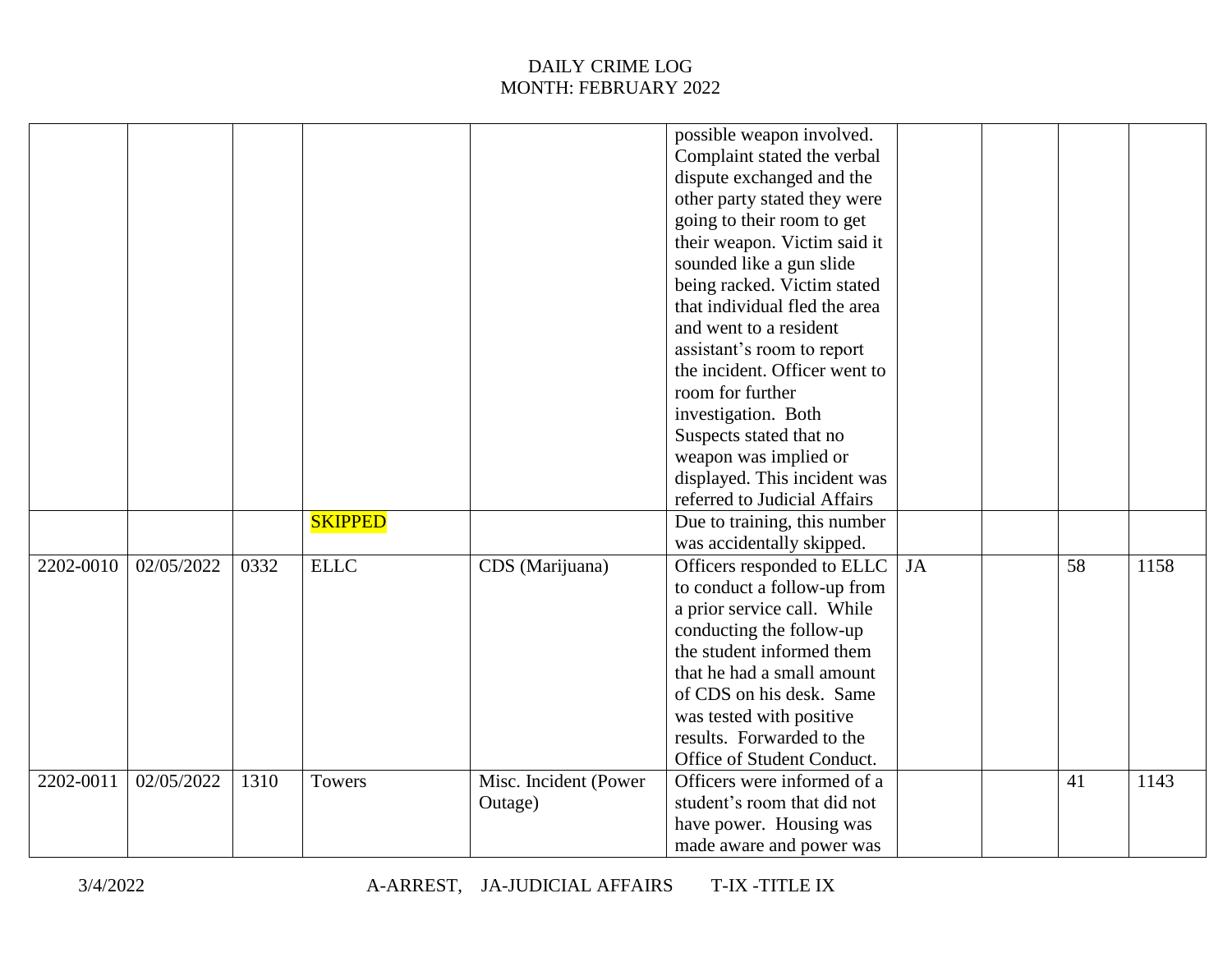|           |            |      |                   |                                               | restored the next morning.                                                                                                                                                                                                                                                                                      |    |      |
|-----------|------------|------|-------------------|-----------------------------------------------|-----------------------------------------------------------------------------------------------------------------------------------------------------------------------------------------------------------------------------------------------------------------------------------------------------------------|----|------|
| 2202-0012 | 02/05/2022 | 2315 | <b>Haley Hall</b> | Misc. Incident<br>(Elevator Malfunction)      | An Officer was dispatched<br>to Haley Hall for a<br>malfunctioning elevator.<br>The Resident Director<br>informed the officer that<br>elevator #1 was stuck and a<br>service technician had been<br>contacted. No one was in<br>the elevator at the time. Out<br>of order signs were posted<br>on the elevator. | 58 | 1158 |
| 2202-0013 | 02/07/2022 | 0830 | Lot $S$           | Impound                                       | A vehicle illegally parked<br>in a reserved space was<br>ticketed and towed.                                                                                                                                                                                                                                    | 53 | 1153 |
| 2202-0014 | 02/07/2022 | 0830 | Lot $S$           | Impound                                       | A vehicle illegally parked in<br>a reserved space was<br>ticketed and towed.                                                                                                                                                                                                                                    | 53 | 1153 |
| 2202-0015 | 02/08/2022 | 0237 | <b>ELLC</b>       | <b>Medical Emergency</b>                      | An Officer responded to the<br>ELLC for a student that was<br>complaining of severe<br>abdominal pain. An<br>ambulance was requested<br>and the victim refused<br>medical treatment and<br>declined treatment to a local<br>hospital.                                                                           | 44 | 1158 |
| 2202-0016 | 02/08/2022 | 0950 | Lot S             | Impound                                       | A vehicle blocking the<br>dumpster was ticketed and<br>towed.                                                                                                                                                                                                                                                   | 41 | 1153 |
| 2202-0017 | 02/08/2022 | 1030 | <b>Haley Hall</b> | Miscellaneous Incident<br>(Suspicious Person) | An Officer responded to a<br>call for a suspicious person<br>dressed as a security guard                                                                                                                                                                                                                        | 53 | 1153 |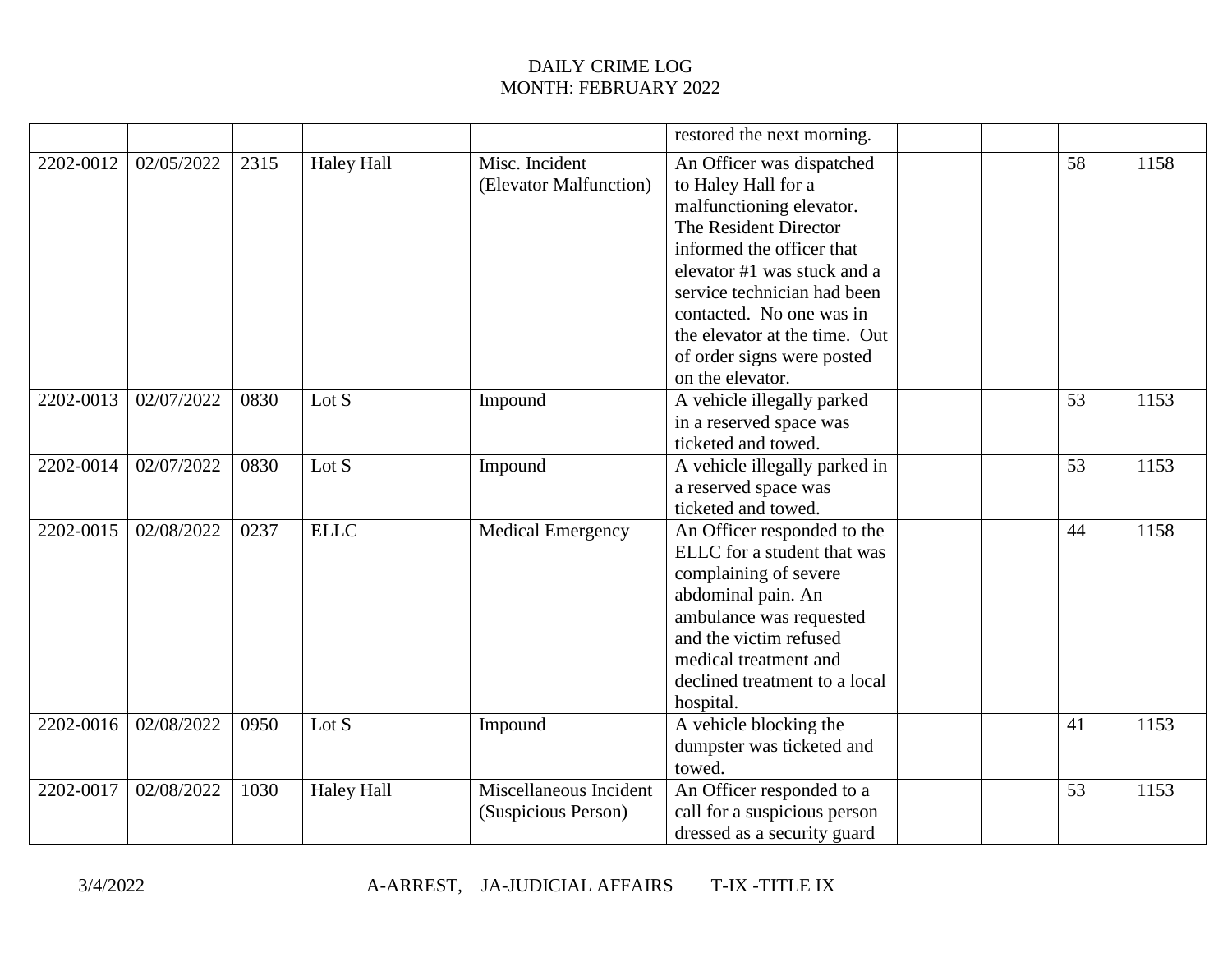|           |            |      |                      |                                                   | who walked into the shower<br>area while a student was<br>showering. An<br>investigation is being                                                                                                                                                                                                                                                                                                   |  |    |      |
|-----------|------------|------|----------------------|---------------------------------------------------|-----------------------------------------------------------------------------------------------------------------------------------------------------------------------------------------------------------------------------------------------------------------------------------------------------------------------------------------------------------------------------------------------------|--|----|------|
| 2202-0018 | 02/08/2022 | 1515 | Library              | Cybercrime                                        | conducted.<br>An Officer was dispatched<br>to Thurgood Marshall<br>Library regarding<br>cybercrime complaint. It<br>was noticed that individuals<br>were trying to use<br>Distribution and Denial of<br>Service (DDos) malware to<br>overwhelm Bowie State's<br>computer network with<br>spam and other viruses, so<br>people would not be able to<br>access the University's Wi-<br>Fi or website. |  | 55 | 1142 |
| 2202-0019 | 02/08/2022 | 0347 | <b>ELLC</b>          | Misc. Incident<br>(Students trapped in<br>lounge) | Officers responded to a<br><b>Resident Hall for students</b><br>trapped in the lounge area.<br>Officer gained entry. No<br>injuries reported. Sign<br>placed on door restricting<br>entry to area. On Duty<br>Resident Director and the<br>building engineer were<br>informed.                                                                                                                      |  | 44 | 1158 |
| 2202-0020 | 02/09/2022 | 0902 | <b>Robinson Hall</b> | <b>Burglary (4th degree)</b><br>theft)            | 5(A) \$309.30 Officers<br>responded to Robinson Hall<br>for a report of a theft.<br>Unknown person(s) entered<br>an office and removed                                                                                                                                                                                                                                                              |  | 41 | 1153 |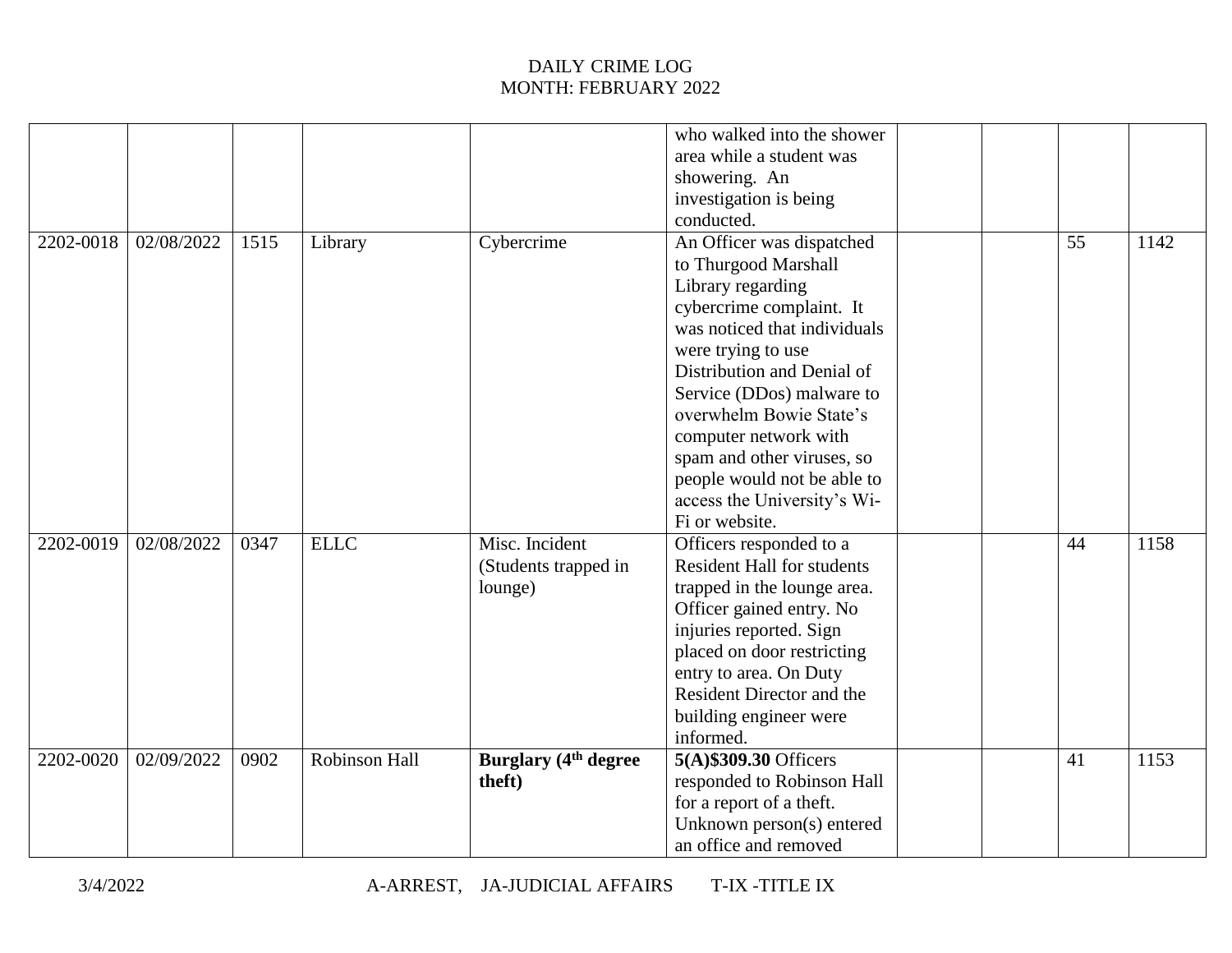|           |            |      |                    |                       | several office items. There       |           |       |      |
|-----------|------------|------|--------------------|-----------------------|-----------------------------------|-----------|-------|------|
|           |            |      |                    |                       | were signs of forced entry.       |           |       |      |
| 2202-0021 | 02/09/2022 | 1828 | <b>ELLC</b>        | Misc. Incident        | An Officer responded to           |           | 43/55 | 1142 |
|           |            |      |                    | (Unauthorized Access) | ELLC lobby in reference to        |           |       |      |
|           |            |      |                    |                       | a report of unauthorized          |           |       |      |
|           |            |      |                    |                       | entry. An employee of             |           |       |      |
|           |            |      |                    |                       | ELLC stated that an               |           |       |      |
|           |            |      |                    |                       | unknown male was exiting          |           |       |      |
|           |            |      |                    |                       | the building and approached       |           |       |      |
|           |            |      |                    |                       | them inquiring about a            |           |       |      |
|           |            |      |                    |                       | resident. After the unknown       |           |       |      |
|           |            |      |                    |                       | male was told information         |           |       |      |
|           |            |      |                    |                       | cannot be provided, the           |           |       |      |
|           |            |      |                    |                       | individual left making a          |           |       |      |
|           |            |      |                    |                       | threatening statement for         |           |       |      |
|           |            |      |                    |                       | whomever they were                |           |       |      |
|           |            |      |                    |                       | looking for.                      |           |       |      |
| 2202-0022 | 02/09/2022 | 2348 | <b>Holmes Hall</b> | Misc. Incident (Fire  | An Officer responded to a         | <b>JA</b> | 58    | 1145 |
|           |            |      |                    | alarm)                | fire alarm activation at a        |           |       |      |
|           |            |      |                    |                       | Resident Hall. Individual in      |           |       |      |
|           |            |      |                    |                       | the room said he was              |           |       |      |
|           |            |      |                    |                       | burning a candle and when         |           |       |      |
|           |            |      |                    |                       | he blew it out the smoke          |           |       |      |
|           |            |      |                    |                       | caused the fire alarm to          |           |       |      |
|           |            |      |                    |                       | activate. The alarm was           |           |       |      |
|           |            |      |                    |                       | reset and silenced. No            |           |       |      |
|           |            |      |                    |                       | reported injuries or property     |           |       |      |
|           |            |      |                    |                       | damage.                           |           |       |      |
| 2202-0023 | 02/09/2022 | 1222 | <b>ELLC</b>        | Misc. Incident (Fire  | An Officer responded to a         | JA        | 58    | 1145 |
|           |            |      |                    | alarm activation)     | Fire Alarm activation at          |           |       |      |
|           |            |      |                    |                       | ELLC. All students                |           |       |      |
|           |            |      |                    |                       | evacuated the building and        |           |       |      |
|           |            |      |                    |                       | were waiting outside.             |           |       |      |
|           |            |      |                    |                       | <b>Resident Director on scene</b> |           |       |      |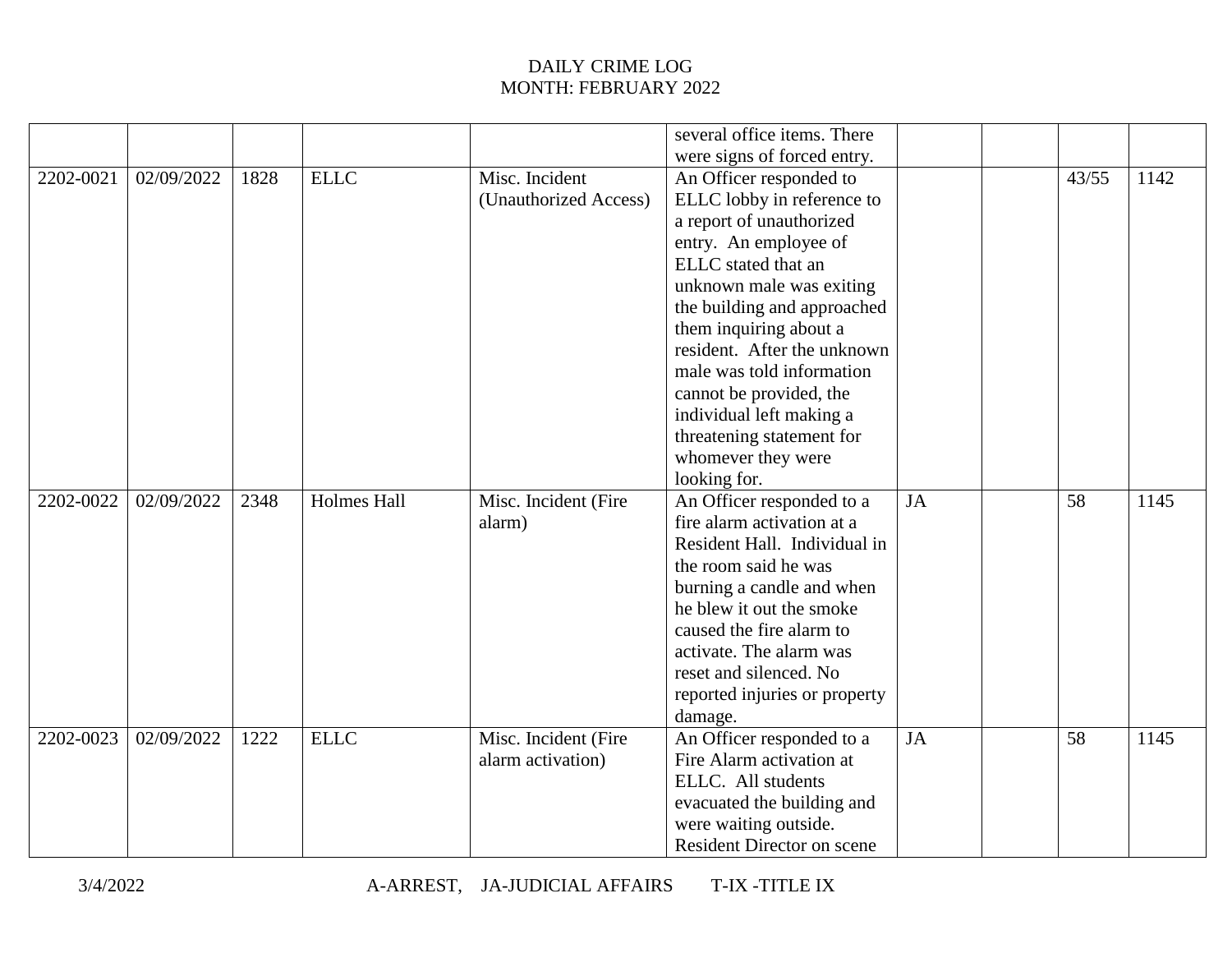|           |            |      |                    |                                       | informed Officer that the<br>cause of the activation was<br>due to someone smoking<br>suspected marijuana in the<br>lounge on the $5th$ floor.<br>There was no marijuana                                                                                                                                          |           |    |      |
|-----------|------------|------|--------------------|---------------------------------------|-------------------------------------------------------------------------------------------------------------------------------------------------------------------------------------------------------------------------------------------------------------------------------------------------------------------|-----------|----|------|
|           |            |      |                    |                                       | present. The fire panel was<br>cleared. Forwarded to the<br>Office of Student Conduct.                                                                                                                                                                                                                            |           |    |      |
| 2202-0024 | 02/09/2022 | 1641 | <b>CMSN</b>        | Misc. Incident<br>(Suspicious Person) | An Officer was dispatched<br>to the Center for Natural<br>Sciences, Mathematics and<br>Nursing building in<br>reference to a suspicious<br>person. The suspicious<br>person walked in a<br>classroom while in session<br>to flirt with a female<br>student. Search of the<br>building led to negative<br>results. |           | 43 | 1128 |
| 2202-0025 | 02/09/2022 | 2040 | <b>CMRC</b>        | <b>Medical Emergency</b>              | An Officer were dispatched<br>to CMRC for a medical<br>emergency. Victim was<br>having flu like symptoms.<br>EMS was called and<br>arrived. Victim was<br>transported to Bowie Health<br>Center by ambulance for<br>treatment.                                                                                    |           | 43 | 1128 |
| 2202-0026 | 02/11/2202 | 0058 | <b>Towers Hall</b> | <b>Medical Emergency</b>              | Officers responded to a<br>residential hall for a report<br>of a medical emergency.<br>Student informed officers                                                                                                                                                                                                  | <b>JA</b> | 44 | 1158 |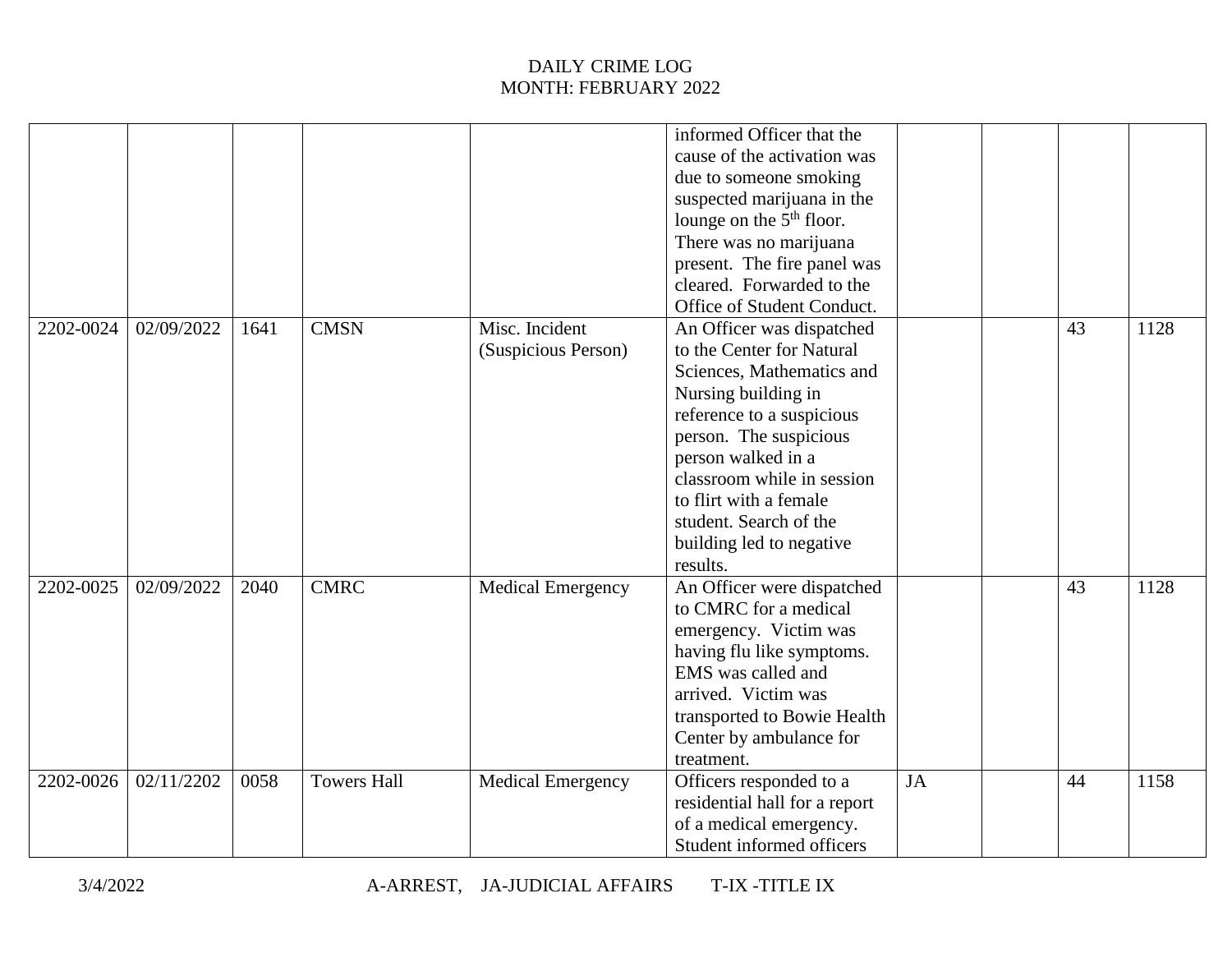|           |            |      |                  |                          | that they were overwhelmed     |  |    |      |
|-----------|------------|------|------------------|--------------------------|--------------------------------|--|----|------|
|           |            |      |                  |                          | with despair, anxiety and      |  |    |      |
|           |            |      |                  |                          | responsibilities. Student      |  |    |      |
|           |            |      |                  |                          | spoke with counselor and it    |  |    |      |
|           |            |      |                  |                          | was recommended they seek      |  |    |      |
|           |            |      |                  |                          | medical attention. Student     |  |    |      |
|           |            |      |                  |                          | was transported to Laurel      |  |    |      |
|           |            |      |                  |                          | Regional Hospital by           |  |    |      |
|           |            |      |                  |                          | ambulance. Forwarded to        |  |    |      |
|           |            |      |                  |                          | the Office of Student          |  |    |      |
|           |            |      |                  |                          | Conduct.                       |  |    |      |
| 2202-0027 | 02/11/2022 | 1330 | Marshall Library | Misc. Incident           | An Officer responded to        |  | 53 | 1143 |
|           |            |      |                  | (Suspicious Persons)     | Marshall Library for a         |  |    |      |
|           |            |      |                  |                          | report of a suspicious         |  |    |      |
|           |            |      |                  |                          | person. A Student informed     |  |    |      |
|           |            |      |                  |                          | officers that 2 unknown        |  |    |      |
|           |            |      |                  |                          | individuals walked up to       |  |    |      |
|           |            |      |                  |                          | them asking random             |  |    |      |
|           |            |      |                  |                          | questions and then left.       |  |    |      |
|           |            |      |                  |                          | Student said they did not      |  |    |      |
|           |            |      |                  |                          | know who the individual        |  |    |      |
|           |            |      |                  |                          | was. The Officer directed      |  |    |      |
|           |            |      |                  |                          | the student to make contact    |  |    |      |
|           |            |      |                  |                          | with campus police if they     |  |    |      |
|           |            |      |                  |                          | see the individuals again.     |  |    |      |
| 2202-0028 | 02/12/2022 | 1849 | Lot M            | <b>Medical Emergency</b> | An Officer was dispatched      |  | 55 | 1142 |
|           |            |      |                  |                          | to the steps near Lot M for a  |  |    |      |
|           |            |      |                  |                          | medical emergency.             |  |    |      |
|           |            |      |                  |                          | Complainant stated they fell   |  |    |      |
|           |            |      |                  |                          | and bumped their head          |  |    |      |
|           |            |      |                  |                          | while attempting to walk up    |  |    |      |
|           |            |      |                  |                          | a flight of steps, temporarily |  |    |      |
|           |            |      |                  |                          | losing consciousness. EMS      |  |    |      |
|           |            |      |                  |                          | was called and responded.      |  |    |      |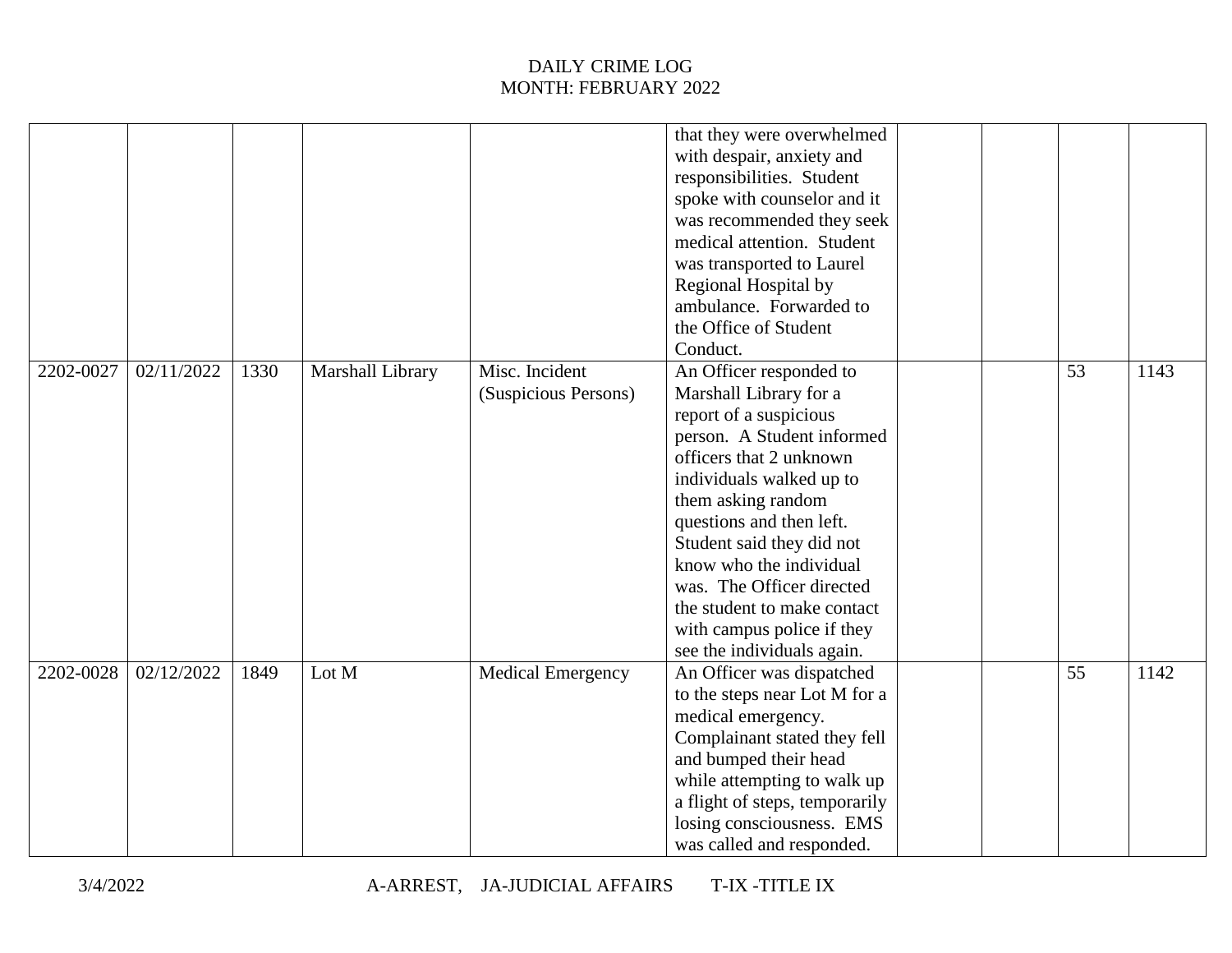|           |            |      |                   |                                                         | The complainant was<br>transported to Capital<br><b>Regional Medical Center by</b>                                                                                                                                                                                                                         |    |      |    |      |
|-----------|------------|------|-------------------|---------------------------------------------------------|------------------------------------------------------------------------------------------------------------------------------------------------------------------------------------------------------------------------------------------------------------------------------------------------------------|----|------|----|------|
|           |            |      |                   |                                                         | ambulance for treatment.                                                                                                                                                                                                                                                                                   |    |      |    |      |
| 2202-0029 | 02/13/2022 | 0815 | <b>ELLC</b>       | <b>Assault (2nd Degree-</b><br><b>Domestic Related)</b> | 4(d) Officers responded to a<br>residential hall for a report<br>of a domestic dispute<br>between two students who<br>are involved in a romantic<br>relationship. Students<br>engaged in a verbal dispute<br>which escalated to a fight.<br>There were no injuries<br>reported. Forwarded to the           | JA | T-IX | 53 | 1153 |
|           |            |      |                   |                                                         | Office of Student Conduct<br>and Title IX                                                                                                                                                                                                                                                                  |    |      |    |      |
| 2202-0030 | 02/13/2022 | 2326 | <b>Haley Hall</b> | Misc. Incident (Noise<br>Complaint)                     | Officers were dispatched to<br>the outside area of the<br>residential halls for a noise<br>complaint and possible<br>sighting of a pellet gun.<br>Officers canvased the area<br>for the reported pellet gun<br>with negative results. No<br>injuries reported. This<br>incident is under<br>investigations |    |      | 44 | 1145 |
| 2202-0031 | 02/14/2022 | 1250 | <b>Haley Hall</b> | CDS (Unfounded)                                         | An Officer responded to a<br>residential hall room for<br>suspected CDS (marijuana).<br>The Officer observed burnt<br>ashes on a computer desk in<br>plain view but were unable<br>to test. This incident was                                                                                              | JA |      | 55 | 1153 |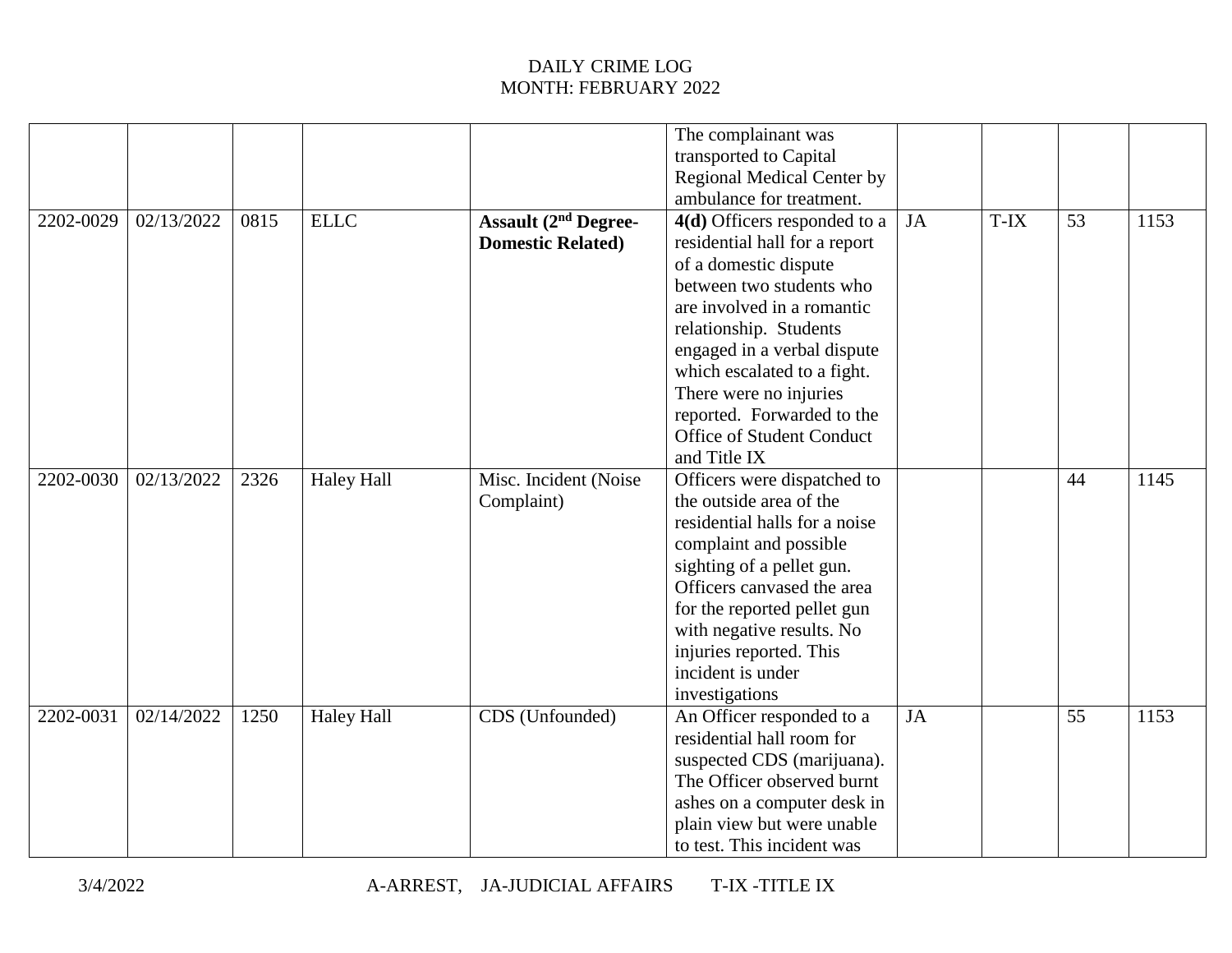|           |            |      |                   |                              | referred to the Office of     |  |    |      |
|-----------|------------|------|-------------------|------------------------------|-------------------------------|--|----|------|
|           |            |      |                   |                              | Student Conduct.              |  |    |      |
| 2202-0032 | 02/14/2022 | 1454 | <b>ELLC</b>       | <b>Theft (Under \$1,000)</b> | 6(c) \$510.00 Officers        |  | 43 | 1153 |
|           |            |      |                   |                              | responded to a residential    |  |    |      |
|           |            |      |                   |                              | hall for a report of a theft. |  |    |      |
|           |            |      |                   |                              | Resident student reported to  |  |    |      |
|           |            |      |                   |                              | officers they believed their  |  |    |      |
|           |            |      |                   |                              | roommate stole their          |  |    |      |
|           |            |      |                   |                              | property. Investigation is    |  |    |      |
|           |            |      |                   |                              | being conducted.              |  |    |      |
| 2202-0033 | 02/15/2022 | 0939 | Lot S             | Impound                      | A vehicle blocking the        |  | 41 | 1143 |
|           |            |      |                   |                              | dumpster was ticketed and     |  |    |      |
|           |            |      |                   |                              | towed.                        |  |    |      |
| 2022-0097 | 02/15/2022 | 1136 | Loop Rd & Jericho | Accident                     |                               |  | 41 | 1143 |
| 2202-0034 | 02/15/2022 | 1415 | Henry Circle      | <b>Theft (From Auto)</b>     | 6(c)\$200.00 Officers         |  | 55 | 1153 |
|           |            |      |                   |                              | responded to Henry Circle     |  |    |      |
|           |            |      |                   |                              | for a report of theft from    |  |    |      |
|           |            |      |                   |                              | auto. Victim believes the     |  |    |      |
|           |            |      |                   |                              | suspect was their domestic    |  |    |      |
|           |            |      |                   |                              | partner that entered the      |  |    |      |
|           |            |      |                   |                              | trunk of the automobile and   |  |    |      |
|           |            |      |                   |                              | removed a pair of boots.      |  |    |      |
|           |            |      |                   |                              | There was no forced entry.    |  |    |      |
| 2202-0035 | 02/15/2022 | 1804 | McKeldin Gym      | <b>Lost Property</b>         | An Officer responded to       |  | 55 | 1142 |
|           |            |      |                   |                              | McKeldin Gym for a report     |  |    |      |
|           |            |      |                   |                              | of lost property. Student     |  |    |      |
|           |            |      |                   |                              | informed officers that they   |  |    |      |
|           |            |      |                   |                              | placed their belongings on a  |  |    |      |
|           |            |      |                   |                              | table in the student center   |  |    |      |
|           |            |      |                   |                              | and walked away. They         |  |    |      |
|           |            |      |                   |                              | said when they returned,      |  |    |      |
|           |            |      |                   |                              | their items were gone. Two    |  |    |      |
|           |            |      |                   |                              | days later the student        |  |    |      |
|           |            |      |                   |                              | informed officers that they   |  |    |      |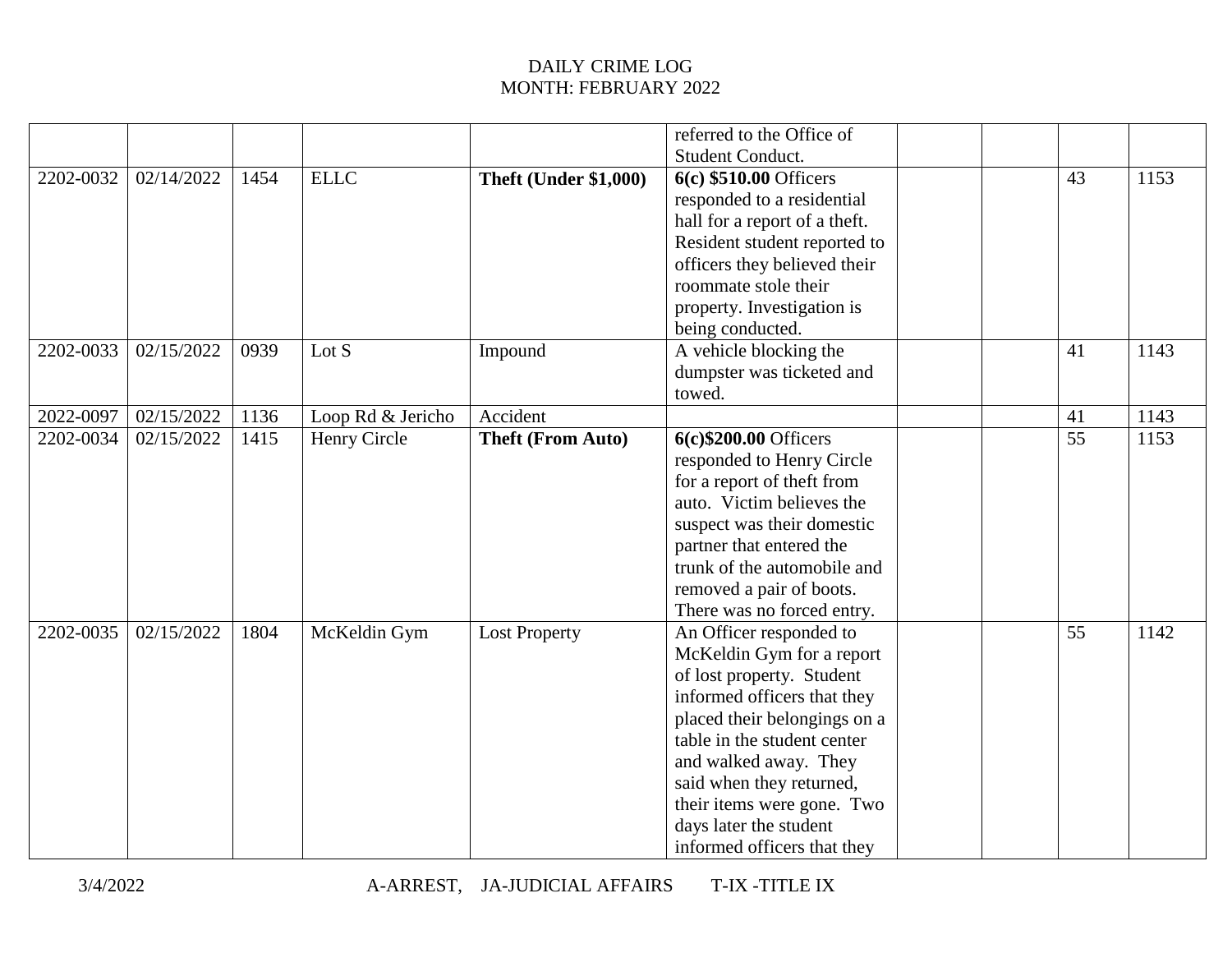|           |            |      |                   |                           | found their belongings.        |    |    |      |
|-----------|------------|------|-------------------|---------------------------|--------------------------------|----|----|------|
| 2202-0036 | 02/15/2022 | 2108 | <b>Haley Hall</b> | Misc. Incident            | An Officer was dispatched      |    | 58 | 1142 |
|           |            |      |                   | (Harassment)              | to McKeldin Gym for a          |    |    |      |
|           |            |      |                   |                           | walk-in report of a            |    |    |      |
|           |            |      |                   |                           | Cybercrime. The victim         |    |    |      |
|           |            |      |                   |                           | stated that they noticed two   |    |    |      |
|           |            |      |                   |                           | messages on their Instagram    |    |    |      |
|           |            |      |                   |                           | (social media) page they felt  |    |    |      |
|           |            |      |                   |                           | were placed there to harass    |    |    |      |
|           |            |      |                   |                           | them. This particular page is  |    |    |      |
|           |            |      |                   |                           | not affiliated with Bowie      |    |    |      |
|           |            |      |                   |                           | State University.              |    |    |      |
| 2202-0037 | 02/15/2022 | 2221 | <b>Haley Hall</b> | Misc. Incident (Fire      | Officers were dispatched to    |    | 58 | 1142 |
|           |            |      |                   | <b>Alarm Activation</b> ) | ELLC for a fire alarm          |    |    |      |
|           |            |      |                   |                           | activation. Upon arrival the   |    |    |      |
|           |            |      |                   |                           | building was evacuated.        |    |    |      |
|           |            |      |                   |                           | The Resident Director          |    |    |      |
|           |            |      |                   |                           | informed officers the fire     |    |    |      |
|           |            |      |                   |                           | alarm was sounding on the      |    |    |      |
|           |            |      |                   |                           | fourth floor. While            |    |    |      |
|           |            |      |                   |                           | checking for a possible fire,  |    |    |      |
|           |            |      |                   |                           | officers noticed a faint smell |    |    |      |
|           |            |      |                   |                           | of suspected marijuana near    |    |    |      |
|           |            |      |                   |                           | two of the rooms where the     |    |    |      |
|           |            |      |                   |                           | alarm was sounding. The        |    |    |      |
|           |            |      |                   |                           | fire alarm was silenced and    |    |    |      |
|           |            |      |                   |                           | reset. Residents were          |    |    |      |
|           |            |      |                   |                           | allowed back into the          |    |    |      |
|           |            |      |                   |                           | building without incident.     |    |    |      |
| 2202-0038 | 02/16/2022 | 1426 | <b>ELLC</b>       | <b>Medical Emergency</b>  | Officers responded to ELLC     | JA | 43 | 1143 |
|           |            |      |                   |                           | for a student in crisis. EMS   |    |    |      |
|           |            |      |                   |                           | was called, responded and      |    |    |      |
|           |            |      |                   |                           | transported the student to     |    |    |      |
|           |            |      |                   |                           | the hospital for treatment.    |    |    |      |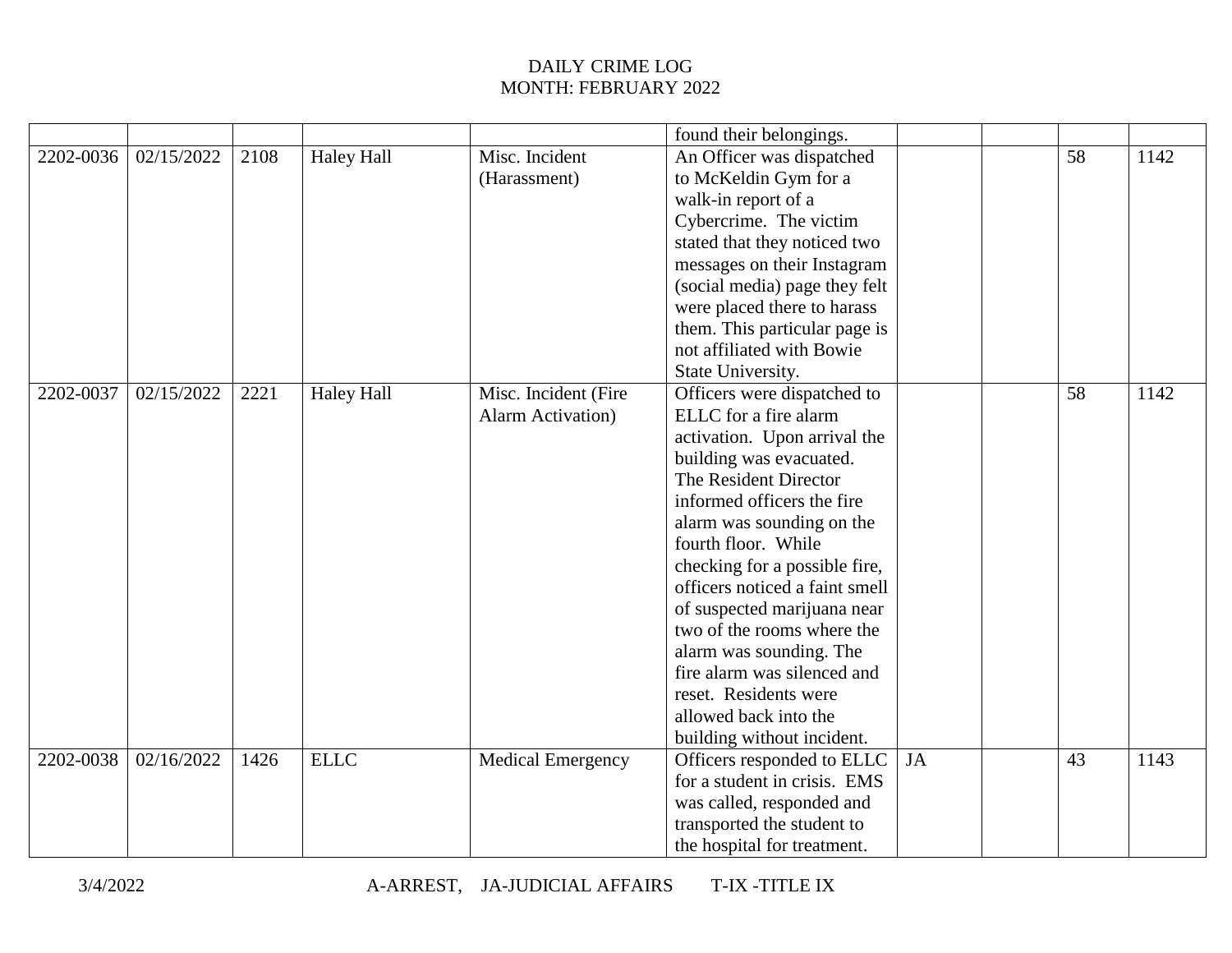|           |            |      |                        |                          | Forwarded to the Office of                                                                                                                                                                                                                                                                                                                                                                                                                                    |           |    |      |
|-----------|------------|------|------------------------|--------------------------|---------------------------------------------------------------------------------------------------------------------------------------------------------------------------------------------------------------------------------------------------------------------------------------------------------------------------------------------------------------------------------------------------------------------------------------------------------------|-----------|----|------|
|           |            |      |                        |                          | Student Conduct.                                                                                                                                                                                                                                                                                                                                                                                                                                              |           |    |      |
| 2202-0039 |            |      | Report number          | See accident report      |                                                                                                                                                                                                                                                                                                                                                                                                                                                               |           | 43 | 1142 |
|           |            |      | issued in error        | #2022-0105               |                                                                                                                                                                                                                                                                                                                                                                                                                                                               |           |    |      |
| 2022-0105 | 02/16/2022 | 1519 | <b>ELLC</b>            | Hit & Run                |                                                                                                                                                                                                                                                                                                                                                                                                                                                               |           | 43 | 1142 |
| 2202-0040 | 02/16/2022 | 1703 | <b>Wellness Center</b> | <b>Medical Emergency</b> | Officers responded to the<br>Wellness Center for a report<br>of a disturbance. A former<br>student was requesting<br>medication that they could<br>not provide. Former student<br>later requested a ride to the<br>Marc Train and once there,<br>they starting experiencing<br>psychotic episodes and<br>requested to go to the<br>hospital. Individual was<br>transported to the hospital<br>by ambulance. Forwarded<br>to the Office of Student<br>Conduct. | <b>JA</b> | 43 | 1142 |
| 2202-0041 | 02/16/2022 | 1600 | James gym              | Misc. Incident (Threat)  | Officers responded to<br>McKeldin Gym for a report<br>of a threat. A Students<br>reported they were<br>threatened by another<br>student after that student<br>was suspended from the<br>track team. The suspended<br>student advised at no time<br>did they threaten anyone<br>and that their comments<br>were taken out of context.<br>Forwarded to the Office of                                                                                            | JA        | 43 | 1128 |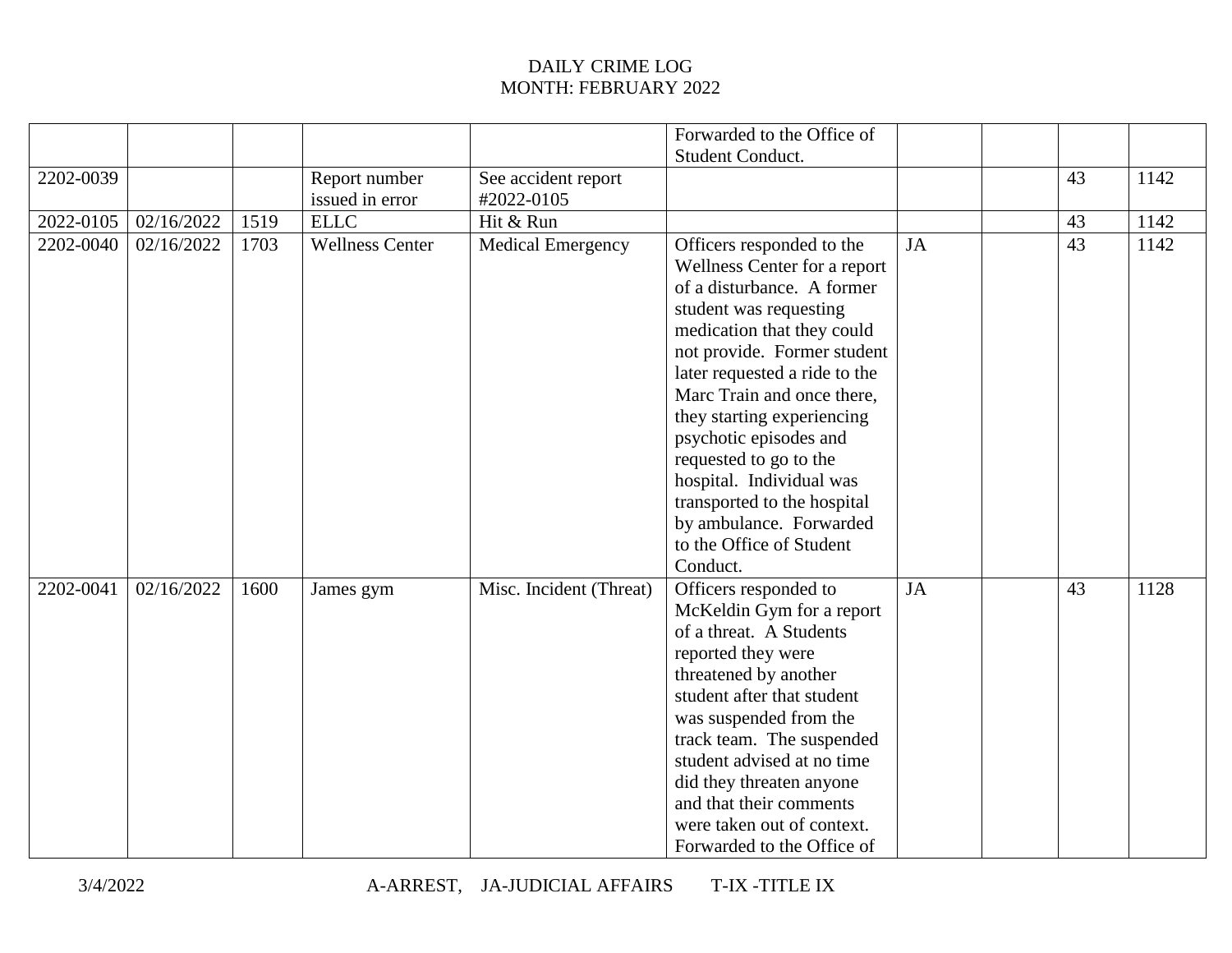|           |            |      |                   |                    | <b>Student Conduct.</b>      |           |    |      |
|-----------|------------|------|-------------------|--------------------|------------------------------|-----------|----|------|
| 2202-0042 | 02/17/2022 | 2336 | <b>Haley Hall</b> | Misc. Incident     | An Officer was dispatched    | JA        | 44 | 1145 |
|           |            |      |                   | (Roommate Dispute) | to Haley Hall Dorm and met   |           |    |      |
|           |            |      |                   |                    | with Residential Assistant.  |           |    |      |
|           |            |      |                   |                    | The RA advised that they     |           |    |      |
|           |            |      |                   |                    | received a call that people  |           |    |      |
|           |            |      |                   |                    | were being loud in a room.   |           |    |      |
|           |            |      |                   |                    | One roommate stated that     |           |    |      |
|           |            |      |                   |                    | the other was listening to   |           |    |      |
|           |            |      |                   |                    | their laptop at a very loud  |           |    |      |
|           |            |      |                   |                    | volume while they were       |           |    |      |
|           |            |      |                   |                    | trying to sleep. The officer |           |    |      |
|           |            |      |                   |                    | tried speaking to the        |           |    |      |
|           |            |      |                   |                    | individual with the laptop,  |           |    |      |
|           |            |      |                   |                    | but they were uncooperative  |           |    |      |
|           |            |      |                   |                    | and then later began         |           |    |      |
|           |            |      |                   |                    | speaking very vaguely to     |           |    |      |
|           |            |      |                   |                    | the officer. The other       |           |    |      |
|           |            |      |                   |                    | student was concerned for    |           |    |      |
|           |            |      |                   |                    | their safety and called to   |           |    |      |
|           |            |      |                   |                    | have someone pick them up.   |           |    |      |
|           |            |      |                   |                    | This incident was reported   |           |    |      |
|           |            |      |                   |                    | to student affairs.          |           |    |      |
| 2202-0043 | 02/17/2022 | 0515 | Lot S             | Impound            | A vehicle illegally parked   |           | 44 | 1158 |
|           |            |      |                   |                    | was ticketed and towed.      |           |    |      |
| 2202-0044 | 02/17/2022 | 0520 | Lot S             | Impound            | A vehicle parked in a        |           | 44 | 1158 |
|           |            |      |                   |                    | reserved space was ticketed  |           |    |      |
|           |            |      |                   |                    | and towed.                   |           |    |      |
| 2202-0045 | 02/17/2022 |      | <b>ISSUED IN</b>  |                    | System automatically         |           |    |      |
|           |            |      | <b>ERROR</b>      |                    | created number when the      |           |    |      |
|           |            |      |                   |                    | previous number was          |           |    |      |
|           |            |      |                   |                    | created.                     |           |    |      |
| 2202-0046 | 02/17/2022 | 1227 | Haley             | Misc. Incident     | An Officer was dispatched    | <b>JA</b> | 41 | 1143 |
|           |            |      |                   | (Roommate Dispute) | to Haley Hall for a          |           |    |      |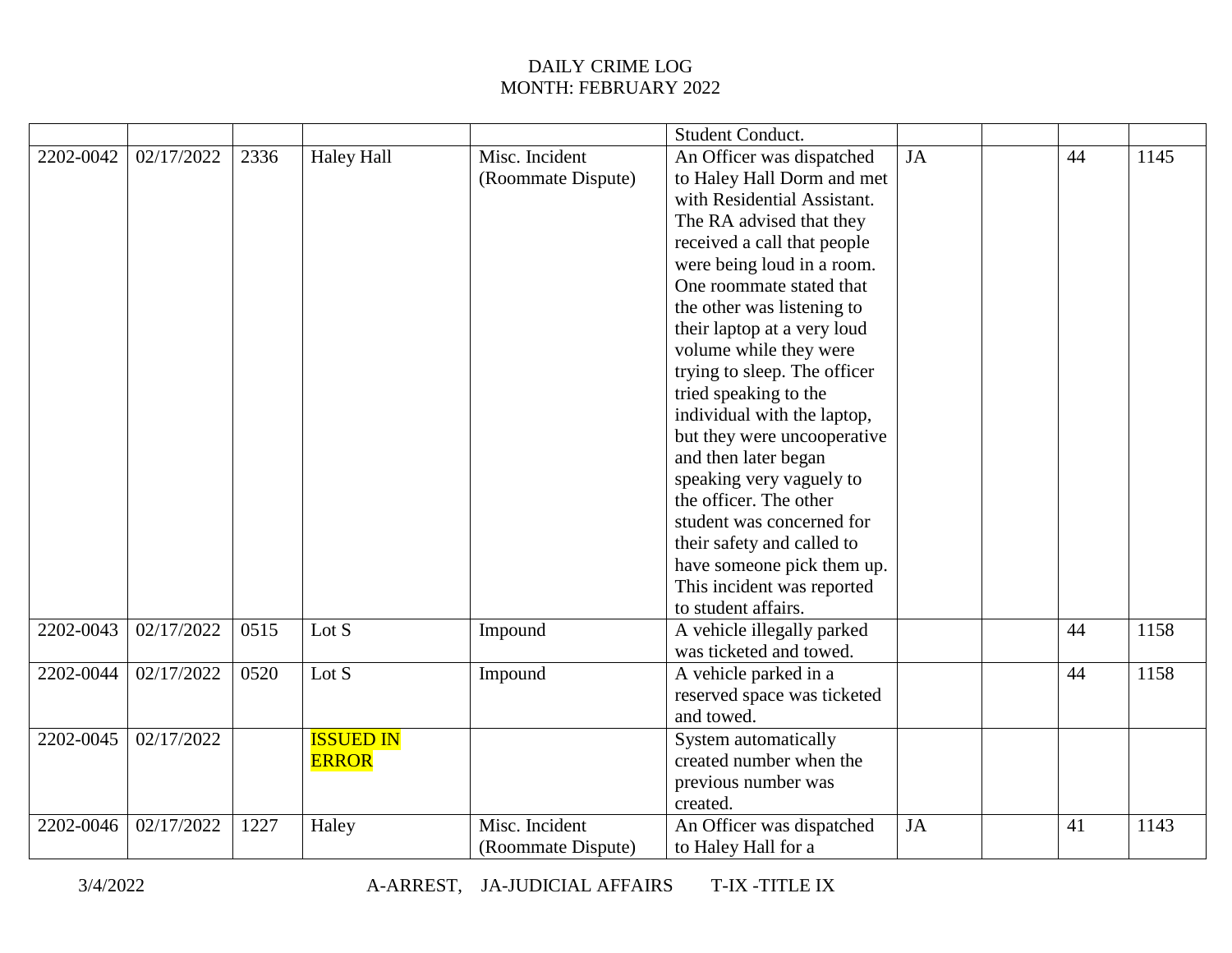|           |            |      |             |                           | roommate dispute. Upon the     |           |    |      |
|-----------|------------|------|-------------|---------------------------|--------------------------------|-----------|----|------|
|           |            |      |             |                           | officer's arrival, the victim  |           |    |      |
|           |            |      |             |                           | stated that her roommate       |           |    |      |
|           |            |      |             |                           | had someone sleeping in her    |           |    |      |
|           |            |      |             |                           | bed. The Director of           |           |    |      |
|           |            |      |             |                           | Resident Life was on scene     |           |    |      |
|           |            |      |             |                           | and handled the situation.     |           |    |      |
|           |            |      |             |                           | Forwarded to the Office of     |           |    |      |
|           |            |      |             |                           | Student Conduct.               |           |    |      |
| 2202-0047 | 02/17/2022 | 1510 | Haley       | CDS (marijuana)           | Officers were dispatched to    | <b>JA</b> | 55 | 1128 |
|           |            |      |             |                           | a residential hall for CDS.    |           |    |      |
|           |            |      |             |                           | On scene officers met with     |           |    |      |
|           |            |      |             |                           | an RA who was conducting       |           |    |      |
|           |            |      |             |                           | a room check and               |           |    |      |
|           |            |      |             |                           | discovered suspected           |           |    |      |
|           |            |      |             |                           | marijuana in a Ziploc bag.     |           |    |      |
|           |            |      |             |                           | Same was tested and            |           |    |      |
|           |            |      |             |                           | presented positive results     |           |    |      |
|           |            |      |             |                           | for marijuana. Forwarded       |           |    |      |
|           |            |      |             |                           | to The Office of Student       |           |    |      |
|           |            |      |             |                           | Conduct.                       |           |    |      |
| 2202-0048 | 02/17/2022 | 2100 | NSC (Pub)   | <b>Disorderly Conduct</b> | Officers responded to the      | <b>JA</b> | 43 | 1128 |
|           |            |      |             |                           | Student Center for a report    |           |    |      |
|           |            |      |             |                           | of a theft. Staff informed     |           |    |      |
|           |            |      |             |                           | Officers that a student failed |           |    |      |
|           |            |      |             |                           | to adhere to the no refill     |           |    |      |
|           |            |      |             |                           | drink policy and when          |           |    |      |
|           |            |      |             |                           | approached became              |           |    |      |
|           |            |      |             |                           | confrontational. The           |           |    |      |
|           |            |      |             |                           | Student paid double for the    |           |    |      |
|           |            |      |             |                           | drink and later left without   |           |    |      |
|           |            |      |             |                           | incident. Forwarded to the     |           |    |      |
|           |            |      |             |                           |                                |           |    |      |
|           |            |      |             |                           | Office of Student Conduct.     |           |    |      |
| 2202-0049 | 2/17/2022  | 1830 | Holmes Quad | Misc. Incident            | An Officer was conducting      | <b>JA</b> | 44 | 1158 |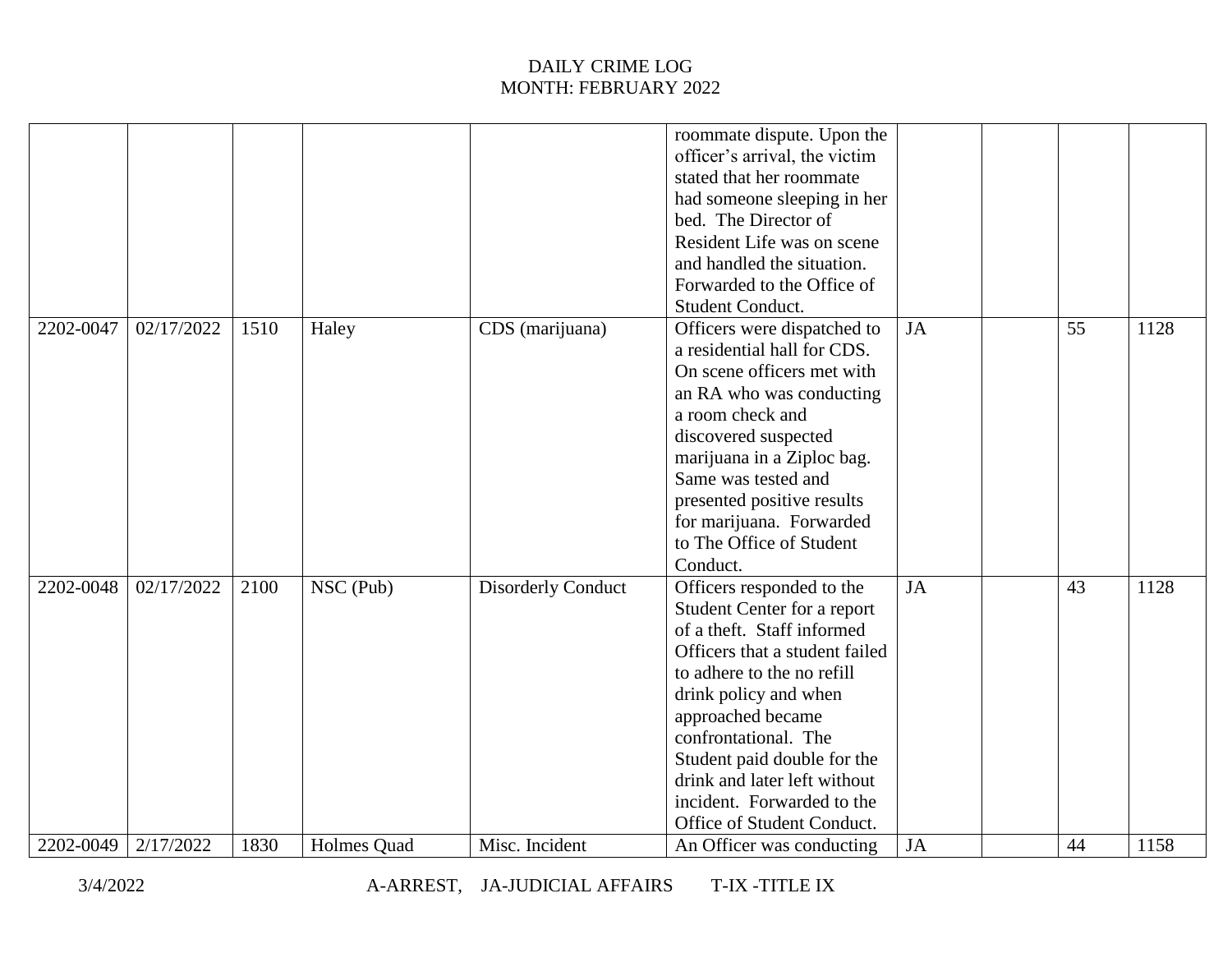| (unsanctioned event)<br>premises check and<br>observed a large crowd in<br>front of a residential hall<br>playing loud music. The<br>Officer approached and later<br>found out the event was not<br>approved. Forwarded to the<br>Office of Student Conduct.<br><b>Welfare Check</b><br><b>ELLC</b><br><b>JA</b><br>058<br>1158<br>2202-0050<br>2/18/2022<br>0312<br>An Officer was requested to<br>check on the welfare of a<br>student. PG County alerted<br>BSUPD of a 991 call for a<br>person attempting to harm<br>themselves. Officers<br>responded to the residential<br>dwelling to check on the<br>welfare of the student with<br>negative results. An attempt<br>to locate was done by PG<br>County Police with negative<br>results at the primary<br>residence of the student.<br>Forwarded to the Office of<br>Student Conduct.<br>02/18/2022<br>Tubman Hall<br><b>JA</b><br>2202-0051<br>0659<br><b>Medical Emergency</b><br>41<br>1143<br>An Officer was dispatched |  |  |  |  |  |
|------------------------------------------------------------------------------------------------------------------------------------------------------------------------------------------------------------------------------------------------------------------------------------------------------------------------------------------------------------------------------------------------------------------------------------------------------------------------------------------------------------------------------------------------------------------------------------------------------------------------------------------------------------------------------------------------------------------------------------------------------------------------------------------------------------------------------------------------------------------------------------------------------------------------------------------------------------------------------------|--|--|--|--|--|
|                                                                                                                                                                                                                                                                                                                                                                                                                                                                                                                                                                                                                                                                                                                                                                                                                                                                                                                                                                                    |  |  |  |  |  |
|                                                                                                                                                                                                                                                                                                                                                                                                                                                                                                                                                                                                                                                                                                                                                                                                                                                                                                                                                                                    |  |  |  |  |  |
|                                                                                                                                                                                                                                                                                                                                                                                                                                                                                                                                                                                                                                                                                                                                                                                                                                                                                                                                                                                    |  |  |  |  |  |
|                                                                                                                                                                                                                                                                                                                                                                                                                                                                                                                                                                                                                                                                                                                                                                                                                                                                                                                                                                                    |  |  |  |  |  |
|                                                                                                                                                                                                                                                                                                                                                                                                                                                                                                                                                                                                                                                                                                                                                                                                                                                                                                                                                                                    |  |  |  |  |  |
|                                                                                                                                                                                                                                                                                                                                                                                                                                                                                                                                                                                                                                                                                                                                                                                                                                                                                                                                                                                    |  |  |  |  |  |
|                                                                                                                                                                                                                                                                                                                                                                                                                                                                                                                                                                                                                                                                                                                                                                                                                                                                                                                                                                                    |  |  |  |  |  |
|                                                                                                                                                                                                                                                                                                                                                                                                                                                                                                                                                                                                                                                                                                                                                                                                                                                                                                                                                                                    |  |  |  |  |  |
|                                                                                                                                                                                                                                                                                                                                                                                                                                                                                                                                                                                                                                                                                                                                                                                                                                                                                                                                                                                    |  |  |  |  |  |
|                                                                                                                                                                                                                                                                                                                                                                                                                                                                                                                                                                                                                                                                                                                                                                                                                                                                                                                                                                                    |  |  |  |  |  |
|                                                                                                                                                                                                                                                                                                                                                                                                                                                                                                                                                                                                                                                                                                                                                                                                                                                                                                                                                                                    |  |  |  |  |  |
|                                                                                                                                                                                                                                                                                                                                                                                                                                                                                                                                                                                                                                                                                                                                                                                                                                                                                                                                                                                    |  |  |  |  |  |
|                                                                                                                                                                                                                                                                                                                                                                                                                                                                                                                                                                                                                                                                                                                                                                                                                                                                                                                                                                                    |  |  |  |  |  |
|                                                                                                                                                                                                                                                                                                                                                                                                                                                                                                                                                                                                                                                                                                                                                                                                                                                                                                                                                                                    |  |  |  |  |  |
|                                                                                                                                                                                                                                                                                                                                                                                                                                                                                                                                                                                                                                                                                                                                                                                                                                                                                                                                                                                    |  |  |  |  |  |
|                                                                                                                                                                                                                                                                                                                                                                                                                                                                                                                                                                                                                                                                                                                                                                                                                                                                                                                                                                                    |  |  |  |  |  |
|                                                                                                                                                                                                                                                                                                                                                                                                                                                                                                                                                                                                                                                                                                                                                                                                                                                                                                                                                                                    |  |  |  |  |  |
|                                                                                                                                                                                                                                                                                                                                                                                                                                                                                                                                                                                                                                                                                                                                                                                                                                                                                                                                                                                    |  |  |  |  |  |
|                                                                                                                                                                                                                                                                                                                                                                                                                                                                                                                                                                                                                                                                                                                                                                                                                                                                                                                                                                                    |  |  |  |  |  |
|                                                                                                                                                                                                                                                                                                                                                                                                                                                                                                                                                                                                                                                                                                                                                                                                                                                                                                                                                                                    |  |  |  |  |  |
|                                                                                                                                                                                                                                                                                                                                                                                                                                                                                                                                                                                                                                                                                                                                                                                                                                                                                                                                                                                    |  |  |  |  |  |
|                                                                                                                                                                                                                                                                                                                                                                                                                                                                                                                                                                                                                                                                                                                                                                                                                                                                                                                                                                                    |  |  |  |  |  |
|                                                                                                                                                                                                                                                                                                                                                                                                                                                                                                                                                                                                                                                                                                                                                                                                                                                                                                                                                                                    |  |  |  |  |  |
|                                                                                                                                                                                                                                                                                                                                                                                                                                                                                                                                                                                                                                                                                                                                                                                                                                                                                                                                                                                    |  |  |  |  |  |
|                                                                                                                                                                                                                                                                                                                                                                                                                                                                                                                                                                                                                                                                                                                                                                                                                                                                                                                                                                                    |  |  |  |  |  |
| to Tubman Hall for a                                                                                                                                                                                                                                                                                                                                                                                                                                                                                                                                                                                                                                                                                                                                                                                                                                                                                                                                                               |  |  |  |  |  |
| Medical Emergency. Upon                                                                                                                                                                                                                                                                                                                                                                                                                                                                                                                                                                                                                                                                                                                                                                                                                                                                                                                                                            |  |  |  |  |  |
| arrival they were told a                                                                                                                                                                                                                                                                                                                                                                                                                                                                                                                                                                                                                                                                                                                                                                                                                                                                                                                                                           |  |  |  |  |  |
| student was found passed                                                                                                                                                                                                                                                                                                                                                                                                                                                                                                                                                                                                                                                                                                                                                                                                                                                                                                                                                           |  |  |  |  |  |
| out on the floor. The                                                                                                                                                                                                                                                                                                                                                                                                                                                                                                                                                                                                                                                                                                                                                                                                                                                                                                                                                              |  |  |  |  |  |
| <b>Resident Director was able</b>                                                                                                                                                                                                                                                                                                                                                                                                                                                                                                                                                                                                                                                                                                                                                                                                                                                                                                                                                  |  |  |  |  |  |
| to wake the student and the                                                                                                                                                                                                                                                                                                                                                                                                                                                                                                                                                                                                                                                                                                                                                                                                                                                                                                                                                        |  |  |  |  |  |
| student informed they                                                                                                                                                                                                                                                                                                                                                                                                                                                                                                                                                                                                                                                                                                                                                                                                                                                                                                                                                              |  |  |  |  |  |
| consumed an unknown                                                                                                                                                                                                                                                                                                                                                                                                                                                                                                                                                                                                                                                                                                                                                                                                                                                                                                                                                                |  |  |  |  |  |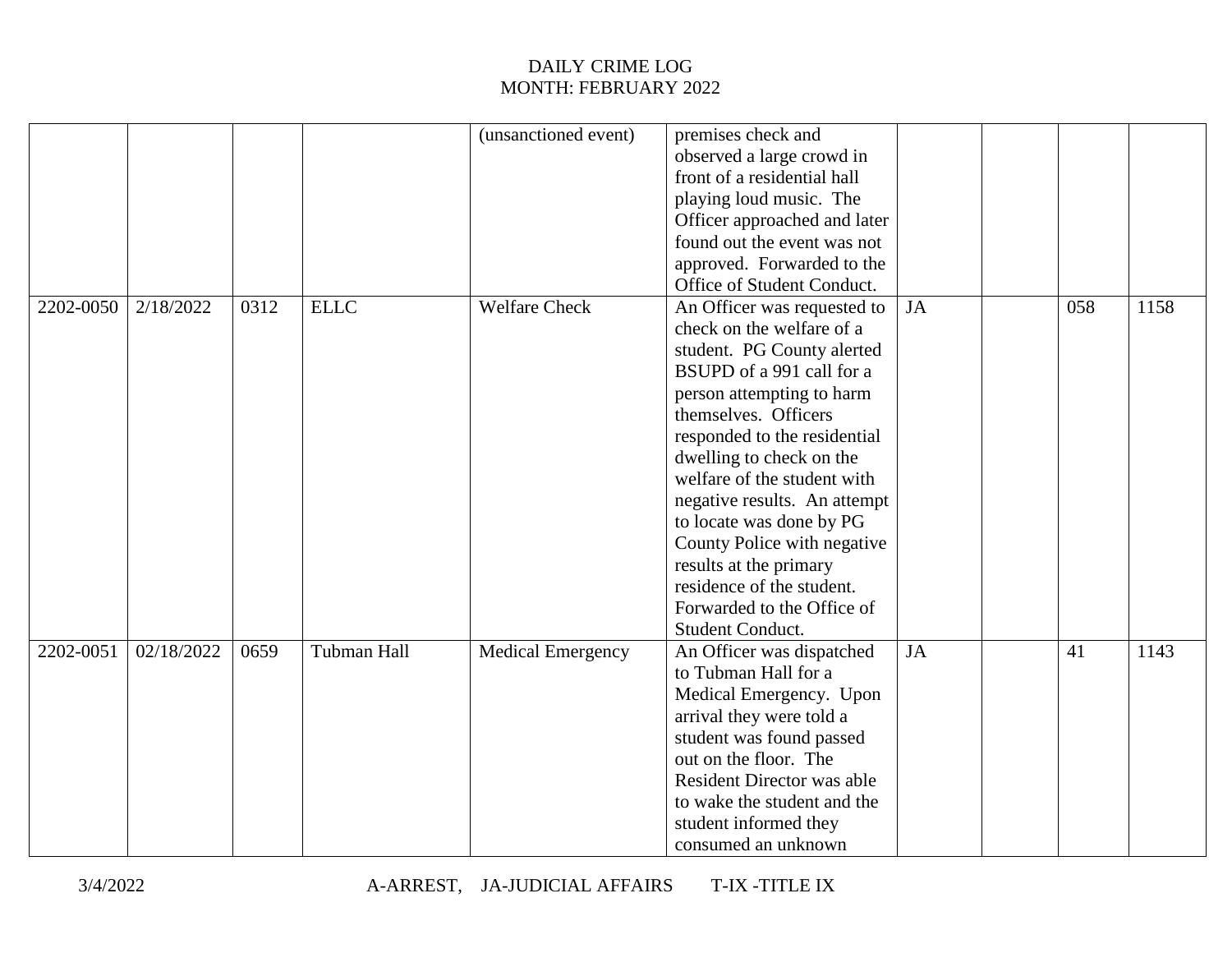|           |            |      |             |                     | amount of alcoholic<br>beverages. EMS arrived<br>and check the student vitals |           |    |      |
|-----------|------------|------|-------------|---------------------|-------------------------------------------------------------------------------|-----------|----|------|
|           |            |      |             |                     | which were ok. Student                                                        |           |    |      |
|           |            |      |             |                     | refused to be transported to                                                  |           |    |      |
|           |            |      |             |                     | the hospital. Forwarded to                                                    |           |    |      |
|           |            |      |             |                     | the Office of Student                                                         |           |    |      |
|           |            |      |             |                     | Conduct.                                                                      |           |    |      |
| 2202-0052 | 02/18/2022 | 1313 | <b>ELLC</b> | <b>Theft (Under</b> | 6(c) \$1,500.00 Officer                                                       |           | 55 | 1143 |
|           |            |      |             | \$25,000.00         | responded to McKeldin                                                         |           |    |      |
|           |            |      |             |                     | Gym for a walk-in report of                                                   |           |    |      |
|           |            |      |             |                     | theft. The victim stated that                                                 |           |    |      |
|           |            |      |             |                     | they put their clothes in the                                                 |           |    |      |
|           |            |      |             |                     | dryer on Wednesday and                                                        |           |    |      |
|           |            |      |             |                     | returned on Thursday to                                                       |           |    |      |
|           |            |      |             |                     | retrieve their clothes but                                                    |           |    |      |
|           |            |      |             |                     | they were gone.                                                               |           |    |      |
| 2202-0053 | 02/18/2022 | 1457 | <b>ELLC</b> | CDS (Marijuana)     | Officers were dispatched to                                                   | JA        | 55 | 1128 |
|           |            |      |             |                     | a residential hall for CDS.                                                   |           |    |      |
|           |            |      |             |                     | On scene officers met with                                                    |           |    |      |
|           |            |      |             |                     | an RA who was conducting                                                      |           |    |      |
|           |            |      |             |                     | a room check and                                                              |           |    |      |
|           |            |      |             |                     | discovered suspected                                                          |           |    |      |
|           |            |      |             |                     | marijuana on a desk in a                                                      |           |    |      |
|           |            |      |             |                     | room. Same was tested and                                                     |           |    |      |
|           |            |      |             |                     | the result were positive for                                                  |           |    |      |
|           |            |      |             |                     | marijuana. Forwarded to                                                       |           |    |      |
|           |            |      |             |                     | the Office of Student                                                         |           |    |      |
|           |            |      |             |                     | Conduct.                                                                      |           |    |      |
| 2202-0054 | 02/18/2022 | 1457 | <b>ELLC</b> | CDS (Marijuana)     | Officers were dispatched to                                                   | <b>JA</b> | 55 | 1128 |
|           |            |      |             |                     | a residential hall for CDS.                                                   |           |    |      |
|           |            |      |             |                     | On scene officers met with                                                    |           |    |      |
|           |            |      |             |                     | an RA who was conducting                                                      |           |    |      |
|           |            |      |             |                     | a room check and                                                              |           |    |      |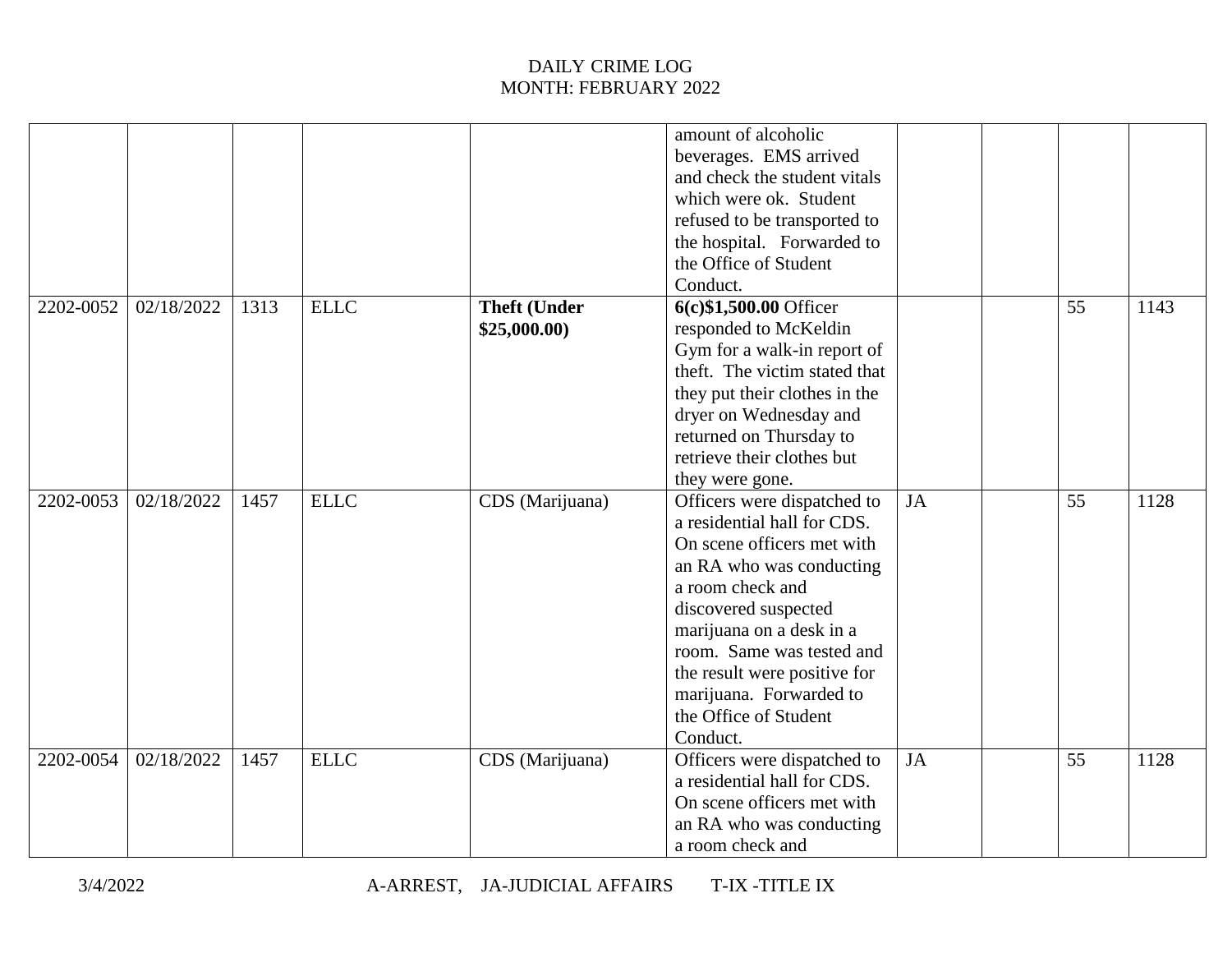|           |            |      |             |                                       | discovered suspected<br>marijuana on a desk in a<br>room. Same was tested and<br>the result were positive for<br>marijuana. Forwarded to<br>the Office of Student<br>Conduct.                                                                                                                                                       |    |    |      |
|-----------|------------|------|-------------|---------------------------------------|-------------------------------------------------------------------------------------------------------------------------------------------------------------------------------------------------------------------------------------------------------------------------------------------------------------------------------------|----|----|------|
| 2202-0055 | 02/18/2022 | 1457 | <b>ELLC</b> | CDS (Marijuana)                       | Officers were dispatched to<br>a residential hall for CDS.<br>On scene officers met with<br>an RA who was conducting<br>a room check and<br>discovered suspected<br>marijuana on a desk in a<br>room. Same was tested and<br>the result were positive for<br>marijuana. Forwarded to<br>the Office of Student<br>Conduct.           | JA | 55 | 1128 |
| 2202-0056 | 02/18/2022 | 1457 | <b>ELLC</b> | CDS (Marijuana)                       | Officers were dispatched to<br>a residential hall for CDS.<br>On scene officers met with<br>an RA who was conducting<br>a room check and<br>discovered suspected<br>marijuana on the coffee<br>table in a room. Same was<br>tested and the result were<br>positive for marijuana.<br>Forwarded to the Office of<br>Student Conduct. | JA | 55 | 1128 |
| 2202-0057 | 02/19/2022 | 0221 | <b>ELLC</b> | Misc. Incident<br>(Housing Violation) | An Officer responded to<br>ELLC for a noise complaint.<br>Upon arrival the officer                                                                                                                                                                                                                                                  | JA | 58 | 1158 |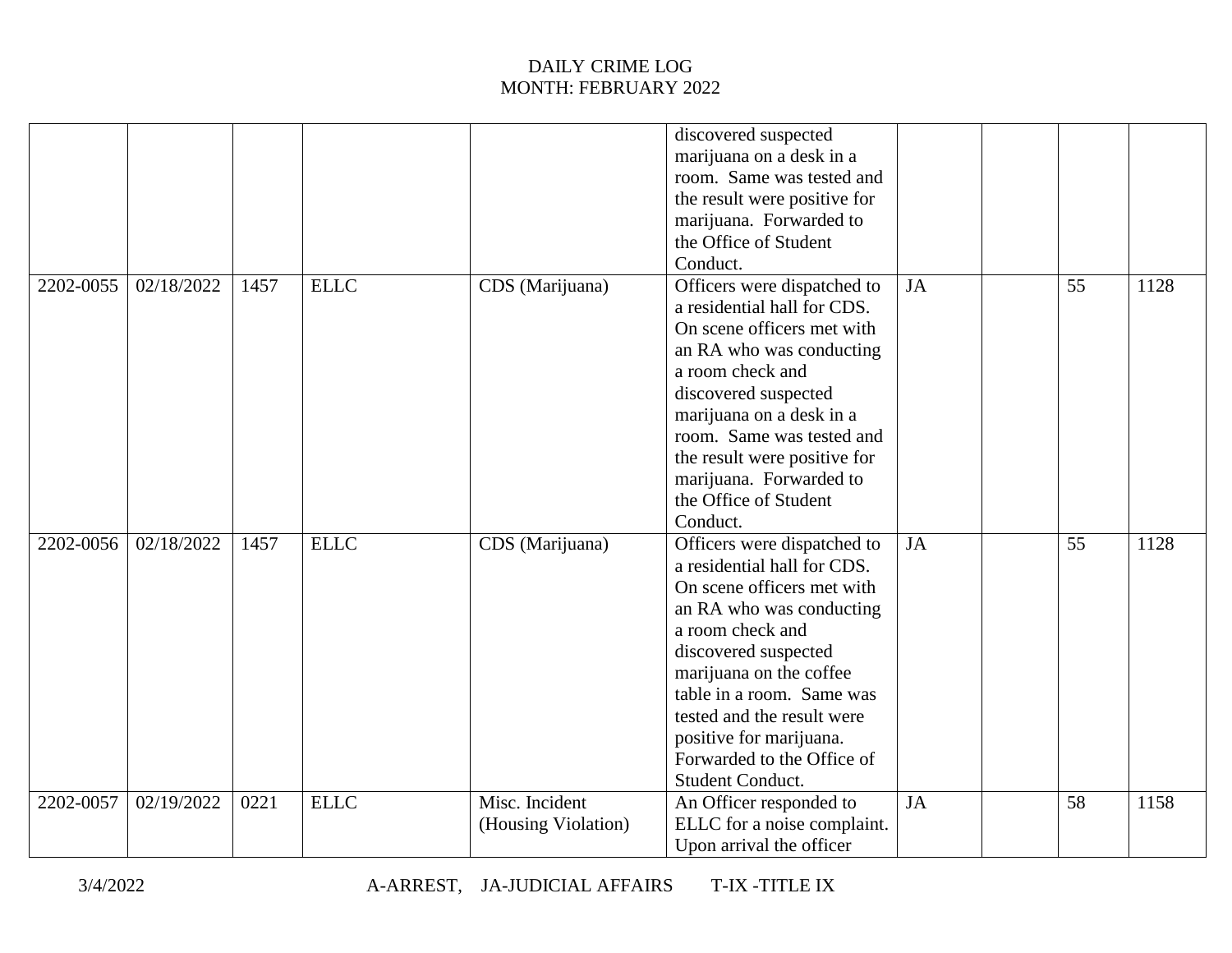|           |            |      |                   |                       | heard loud music coming        |           |    |      |
|-----------|------------|------|-------------------|-----------------------|--------------------------------|-----------|----|------|
|           |            |      |                   |                       | from the residential           |           |    |      |
|           |            |      |                   |                       | dwelling. There were           |           |    |      |
|           |            |      |                   |                       | several unauthorized guest     |           |    |      |
|           |            |      |                   |                       | in the room. There was a       |           |    |      |
|           |            |      |                   |                       | strong odor of smoked          |           |    |      |
|           |            |      |                   |                       | tobacco products and           |           |    |      |
|           |            |      |                   |                       | alcoholic beverages in plain   |           |    |      |
|           |            |      |                   |                       | view. Same was                 |           |    |      |
|           |            |      |                   |                       | confiscated by residence life  |           |    |      |
|           |            |      |                   |                       | staff. Unauthorized guest      |           |    |      |
|           |            |      |                   |                       | was escorted out of the        |           |    |      |
|           |            |      |                   |                       | building. Forwarded to the     |           |    |      |
|           |            |      |                   |                       | Office of Student Conduct.     |           |    |      |
| 2202-0058 | 02/19/2022 | 2322 | <b>CMRC</b>       | CDS (Unfounded)       | Officers responded to a        | <b>JA</b> | 58 | 1158 |
|           |            |      |                   |                       | residence hall for a report    |           |    |      |
|           |            |      |                   |                       | marijuana emanating from a     |           |    |      |
|           |            |      |                   |                       | residential dwelling.          |           |    |      |
|           |            |      |                   |                       | Investigation revealed an      |           |    |      |
|           |            |      |                   |                       | unauthorized party but no      |           |    |      |
|           |            |      |                   |                       | CDS was present.               |           |    |      |
|           |            |      |                   |                       | Forwarded to the Office of     |           |    |      |
|           |            |      |                   |                       | Student Conduct.               |           |    |      |
| 2202-0059 | 02/20/2022 | 1440 | Tubman Hall       | Misc. Incident (Fire  | Officers responded to          |           | 43 | 1153 |
|           |            |      |                   | Alarm Activation)     | Tubman Hall for a fire         |           |    |      |
|           |            |      |                   |                       | alarm activation.              |           |    |      |
|           |            |      |                   |                       | Investigation revealed a       |           |    |      |
|           |            |      |                   |                       | student burned popcorn and     |           |    |      |
|           |            |      |                   |                       | caused the alarm to sound.     |           |    |      |
|           |            |      |                   |                       | No reported damages or         |           |    |      |
|           |            |      |                   |                       | injury.                        |           |    |      |
| 2202-0060 | 02/20/2022 | 1755 | <b>Haley Hall</b> | Misc. Incident (Smoke | Officers responded to a        | <b>JA</b> | 43 | 1142 |
|           |            |      |                   | Detector Activation)  | residence hall for a report of |           |    |      |
|           |            |      |                   |                       | a smoke detector activation.   |           |    |      |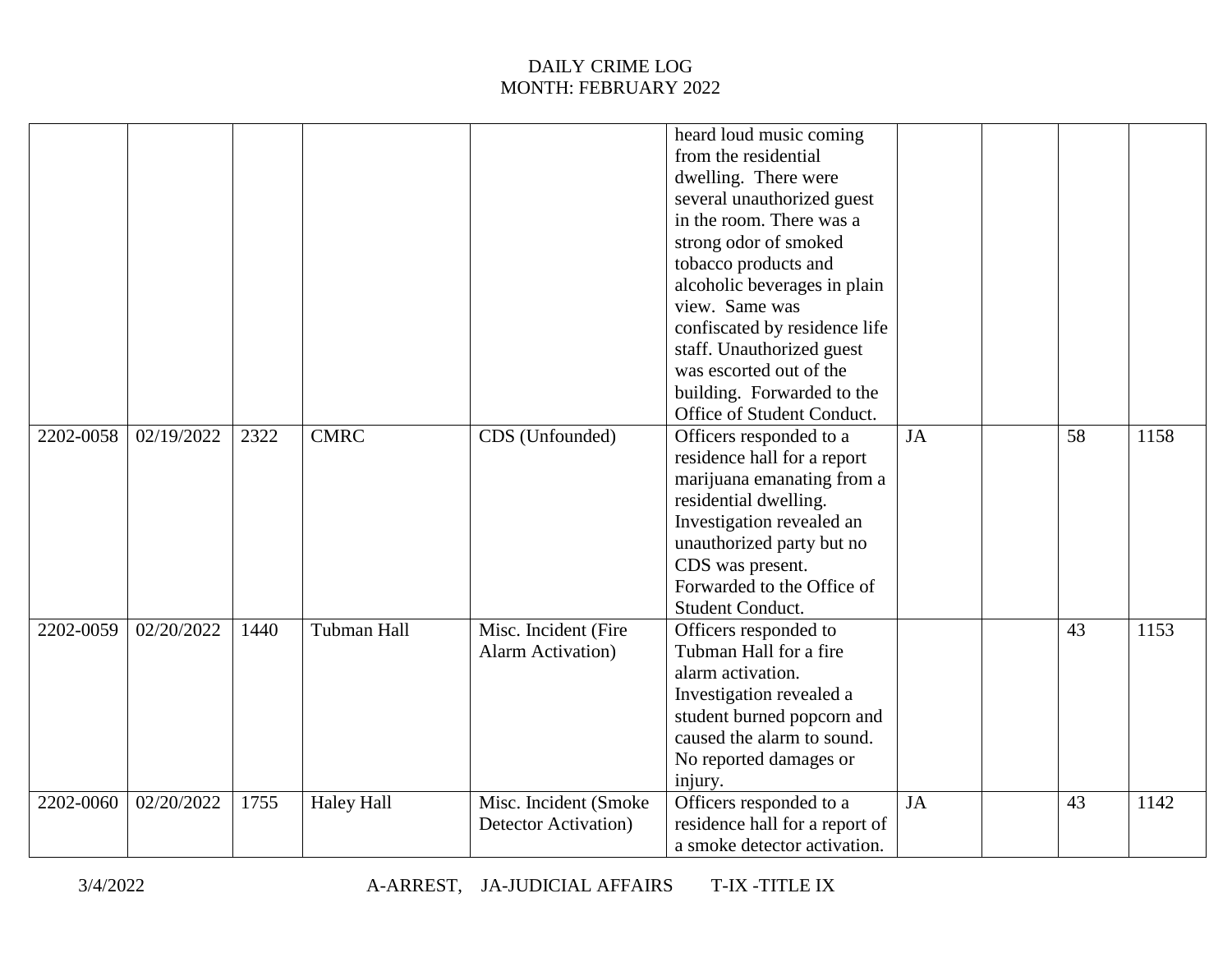|           |                         |      |                    |                           | Investigation revealed the     |    |    |      |
|-----------|-------------------------|------|--------------------|---------------------------|--------------------------------|----|----|------|
|           |                         |      |                    |                           | smoke detector was covered     |    |    |      |
|           |                         |      |                    |                           | with a plastic bag causing it  |    |    |      |
|           |                         |      |                    |                           | to activate. No smoke was      |    |    |      |
|           |                         |      |                    |                           | present in the room.           |    |    |      |
|           |                         |      |                    |                           | Forwarded to the Office of     |    |    |      |
|           |                         |      |                    |                           | <b>Student Conduct.</b>        |    |    |      |
| 2202-0061 | 02/20/2022              | 1853 | <b>MLK</b>         | <b>Lost Property</b>      | An Officer responded to        |    | 43 | 1142 |
|           |                         |      |                    |                           | MLK for a report of lost       |    |    |      |
|           |                         |      |                    |                           | property. Student advised      |    |    |      |
|           |                         |      |                    |                           | they lost their wallet and car |    |    |      |
|           |                         |      |                    |                           | keys during Church service.    |    |    |      |
|           |                         |      |                    |                           | The area was searched with     |    |    |      |
|           |                         |      |                    |                           | negative results.              |    |    |      |
| 2202-0062 | $\overline{02/20}/2022$ | 2055 | <b>ELLC</b>        | Misc. Incident (Smoke     | An Officer responded to        | JA | 43 | 1142 |
|           |                         |      |                    | <b>Alarm Activation</b> ) | ELLC for a report of a         |    |    |      |
|           |                         |      |                    |                           | smoke alarm activation for a   |    |    |      |
|           |                         |      |                    |                           | residential dwelling. Upon     |    |    |      |
|           |                         |      |                    |                           | arrival the officer smelled    |    |    |      |
|           |                         |      |                    |                           | an odor of marijuana           |    |    |      |
|           |                         |      |                    |                           | emanating from the room.       |    |    |      |
|           |                         |      |                    |                           | Student admitted to            |    |    |      |
|           |                         |      |                    |                           | smoking marijuana but not      |    |    |      |
|           |                         |      |                    |                           | in the residence hall. No      |    |    |      |
|           |                         |      |                    |                           | CDS was found in the room.     |    |    |      |
|           |                         |      |                    |                           | Forwarded to the Office of     |    |    |      |
|           |                         |      |                    |                           | Student Conduct.               |    |    |      |
| 2202-0063 | 02/20/2022              | 2107 | <b>Holmes Hall</b> | CDS (Marijuana Odor)      | An Officer responded to a      |    | 43 | 1142 |
|           |                         |      |                    |                           | resident hall for a report of  |    |    |      |
|           |                         |      |                    |                           | marijuana emanating from       |    |    |      |
|           |                         |      |                    |                           | the west wing first floor      |    |    |      |
|           |                         |      |                    |                           | bathroom. Investigation        |    |    |      |
|           |                         |      |                    |                           | revealed no CDS was            |    |    |      |
|           |                         |      |                    |                           | present.                       |    |    |      |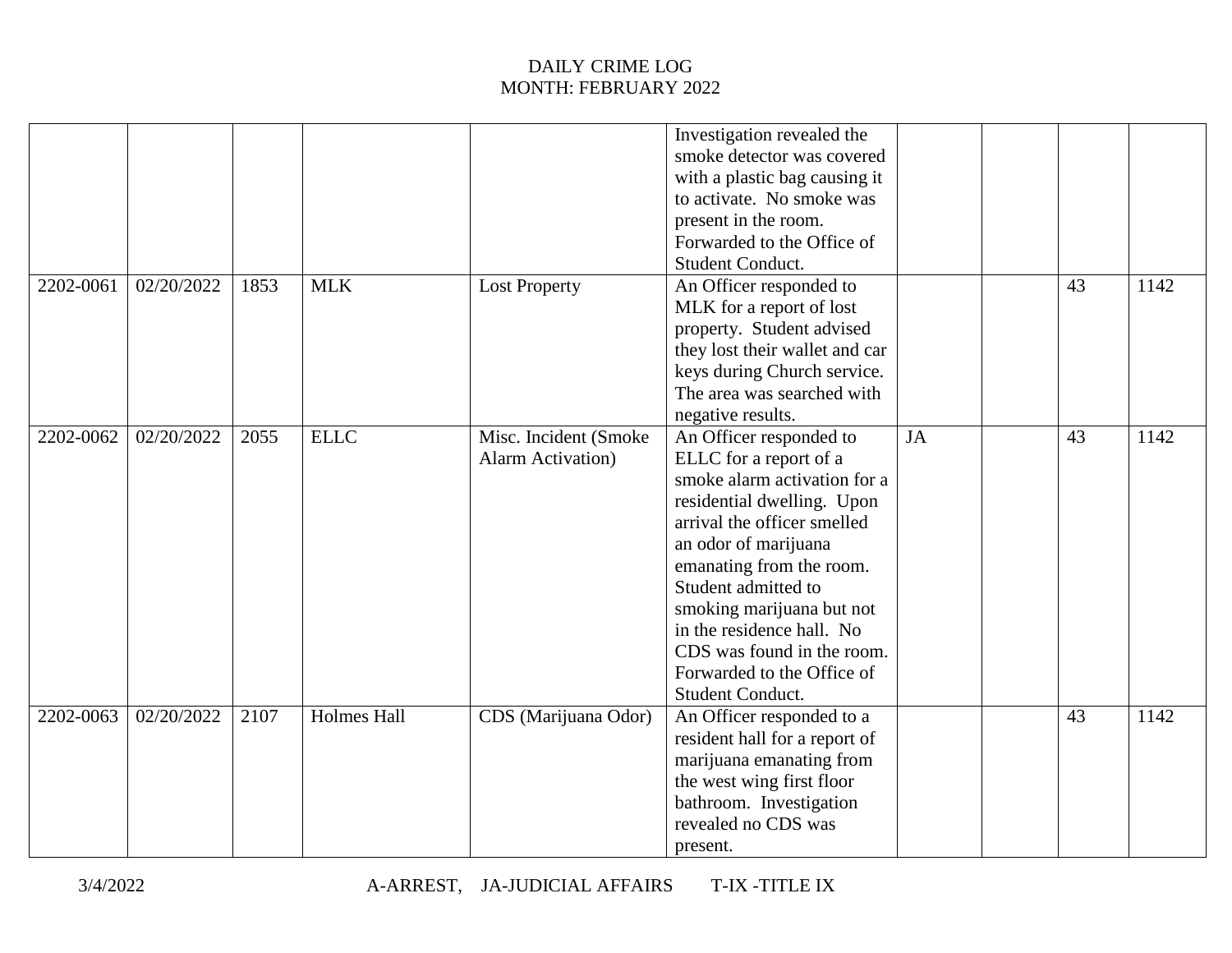| 2202-0064 | 02/21/2022 | 1345 | <b>CMRC</b> | <b>Assault (2nd Degree-</b> | $4(d)$ Officers responded to     | JA        | T-IX | 53/43 | 1153 |
|-----------|------------|------|-------------|-----------------------------|----------------------------------|-----------|------|-------|------|
|           |            |      |             | <b>Domestic Related)</b>    | CMRC for a report of an          |           |      |       |      |
|           |            |      |             |                             | assault. Investigation           |           |      |       |      |
|           |            |      |             |                             | revealed 2 students that are     |           |      |       |      |
|           |            |      |             |                             | in a relationship engaged in     |           |      |       |      |
|           |            |      |             |                             | a physical altercation.          |           |      |       |      |
|           |            |      |             |                             | Minor injuries were visible      |           |      |       |      |
|           |            |      |             |                             | on 1 student but medical         |           |      |       |      |
|           |            |      |             |                             | attention was not needed.        |           |      |       |      |
|           |            |      |             |                             | The other student was            |           |      |       |      |
|           |            |      |             |                             | arrested and taken to the        |           |      |       |      |
|           |            |      |             |                             | Department of Correction in      |           |      |       |      |
|           |            |      |             |                             | Upper Marlboro.                  |           |      |       |      |
|           |            |      |             |                             | Forwarded to the Office of       |           |      |       |      |
|           |            |      |             |                             | <b>Student Conduct and Title</b> |           |      |       |      |
|           |            |      |             |                             | IX.                              |           |      |       |      |
| 2202-0065 | 02/22/2022 | 0118 | <b>CMRC</b> | <b>Medical Emergency</b>    | Officers responded to            | JA        |      | 44    | 1158 |
|           |            |      |             |                             | CMRC for a medical               |           |      |       |      |
|           |            |      |             |                             | emergency. EMS was               |           |      |       |      |
|           |            |      |             |                             | contacted responded and          |           |      |       |      |
|           |            |      |             |                             | checked the students vitals.     |           |      |       |      |
|           |            |      |             |                             | The student refused              |           |      |       |      |
|           |            |      |             |                             | transport. Forwarded to the      |           |      |       |      |
|           |            |      |             |                             | Office of Student Conduct.       |           |      |       |      |
| 2202-0066 | 02/22/2022 | 1520 | <b>ELLC</b> | <b>Disorderly Conduct</b>   | Officers responded to ELLC       | <b>JA</b> |      | 55    | 1142 |
|           |            |      |             |                             | for a report of a disturbance.   |           |      |       |      |
|           |            |      |             |                             | Staff informed Officers that     |           |      |       |      |
|           |            |      |             |                             | a student refused to provide     |           |      |       |      |
|           |            |      |             |                             | their badge and ID when          |           |      |       |      |
|           |            |      |             |                             | asked. When the student          |           |      |       |      |
|           |            |      |             |                             | was not allowed entry, he        |           |      |       |      |
|           |            |      |             |                             | became loud and started          |           |      |       |      |
|           |            |      |             |                             | cursing at the staff. Student    |           |      |       |      |
|           |            |      |             |                             | later showed his credentials     |           |      |       |      |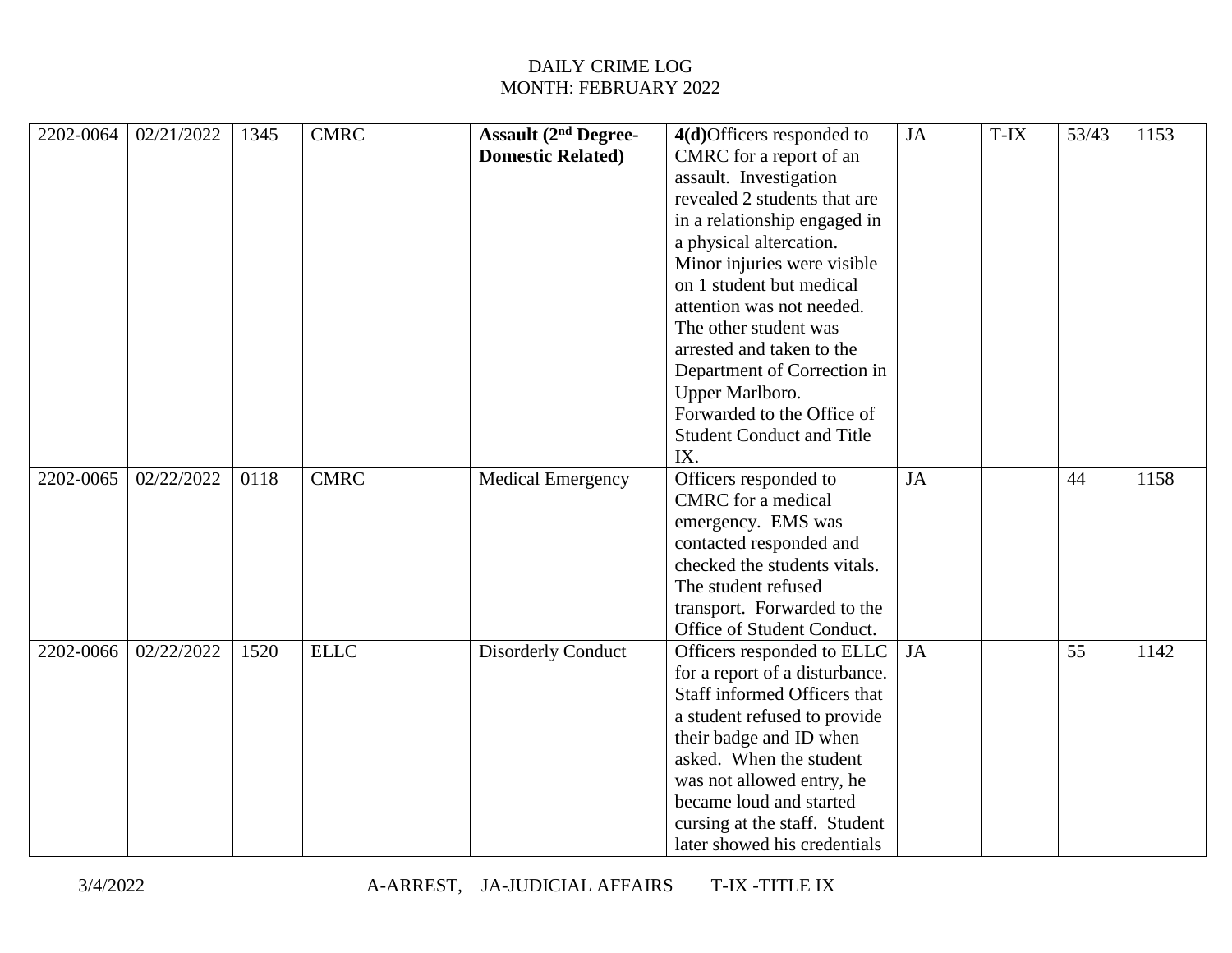|           |            |      |                       |                               | and was allowed entry.          |           |    |      |
|-----------|------------|------|-----------------------|-------------------------------|---------------------------------|-----------|----|------|
|           |            |      |                       |                               | Forwarded to the Office of      |           |    |      |
|           |            |      |                       |                               | Student Conduct.                |           |    |      |
| 2202-0067 | 02/22/2022 | 2012 | <b>Student Center</b> | <b>Theft (Under \$100.00)</b> | $6(k)$ \$5.00 Officer responded |           | 55 | 1142 |
|           |            |      |                       |                               | to the student center for a     |           |    |      |
|           |            |      |                       |                               | report of a theft. Student      |           |    |      |
|           |            |      |                       |                               | entered the PUD area            |           |    |      |
|           |            |      |                       |                               | removed a sandwich and          |           |    |      |
|           |            |      |                       |                               | left the area without paying.   |           |    |      |
|           |            |      |                       |                               | Forwarded to the Office of      |           |    |      |
|           |            |      |                       |                               | <b>Student Conduct.</b>         |           |    |      |
| 2202-0068 | 02/22/2022 | 2116 | Robinson Hall         | Misc. Incident                | A concerned parent called       | JA        | 55 | 1158 |
|           |            |      |                       | (Suspicious Person)           | and informed Officer that a     |           |    |      |
|           |            |      |                       |                               | student had concerns about      |           |    |      |
|           |            |      |                       |                               | a male student that was         |           |    |      |
|           |            |      |                       |                               | being a nuisance in their       |           |    |      |
|           |            |      |                       |                               | resident hall. Officer was      |           |    |      |
|           |            |      |                       |                               | informed the male student       |           |    |      |
|           |            |      |                       |                               | would knock on random           |           |    |      |
|           |            |      |                       |                               | doors and run. Forwarded        |           |    |      |
|           |            |      |                       |                               | to the Office of Student        |           |    |      |
|           |            |      |                       |                               | Conduct.                        |           |    |      |
| 2202-0069 | 02/23/2022 | 1242 | <b>NSU</b>            | Misc. Incident                | Officers responded to the       |           | 41 | 1143 |
|           |            |      |                       | (Recovered Property)          | Student Center for a report     |           |    |      |
|           |            |      |                       |                               | of a theft. Investigation       |           |    |      |
|           |            |      |                       |                               | revealed the items that were    |           |    |      |
|           |            |      |                       |                               | missing was moved and not       |           |    |      |
|           |            |      |                       |                               | stolen.                         |           |    |      |
| 2202-0070 | 02/23/2022 | 2008 | McKeldin Gym          | <b>Disorderly Conduct</b>     | An Officer responded to         | <b>JA</b> | 55 | 1128 |
|           |            |      |                       |                               | McKeldin Gym for a report       |           |    |      |
|           |            |      |                       |                               | of a disorderly student.        |           |    |      |
|           |            |      |                       |                               | Investigation revealed a        |           |    |      |
|           |            |      |                       |                               | Student failed to stop          |           |    |      |
|           |            |      |                       |                               | slamming a basketball           |           |    |      |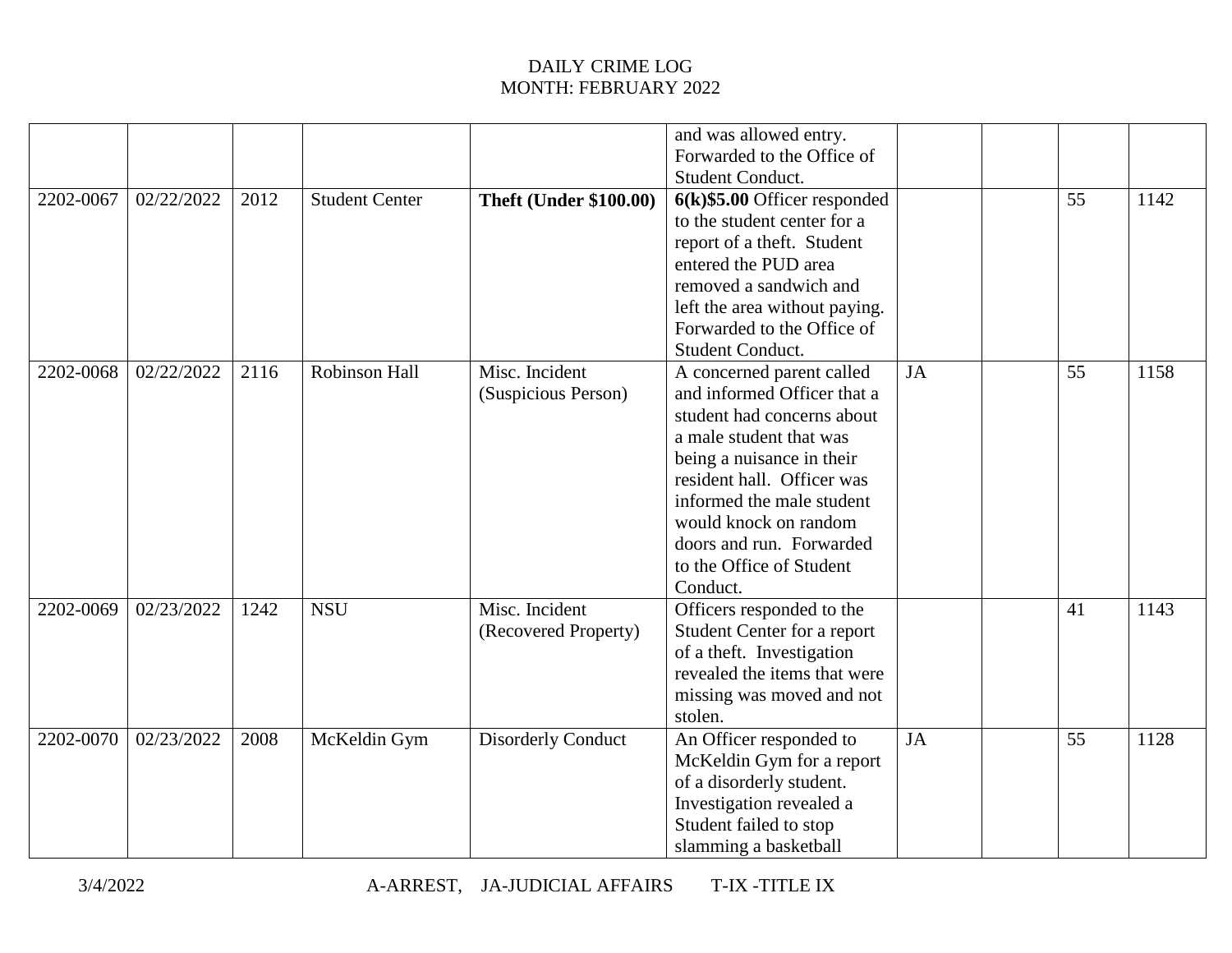|           |            |      |             |                                                   | aggressively when told to<br>do so by staff. The Student<br>continued to bounce the ball<br>in an aggressive manner and<br>later started cursing at staff.<br>Forwarded to the Office of<br>Student Conduct.                                                                                                                                                                                             |           |    |      |
|-----------|------------|------|-------------|---------------------------------------------------|----------------------------------------------------------------------------------------------------------------------------------------------------------------------------------------------------------------------------------------------------------------------------------------------------------------------------------------------------------------------------------------------------------|-----------|----|------|
| 2202-0071 | 02/24/2022 | 0345 | ELLC        | Misc. Incident (Fire<br><b>Alarm Activation</b> ) | An Officer responded to<br>ELLC for a fire alarm<br>activation in a residential<br>room. Investigation<br>revealed it was a false<br>alarm. There was no smoke<br>or fire in the building.<br>Building maintenance<br>arrived, reset the panel and<br>students were allowed back<br>in the building. Building<br>maintenance advised they<br>will call fireline.                                         |           | 44 | 1145 |
| 2202-0072 | 02/24/2022 | 0445 | <b>ELLC</b> | <b>Burglary (4th Degree)</b><br>Dwelling)         | 5(b)\$0 Officers responded<br>to ELLC for a report of<br>property damage. Student<br>informed Officers that they<br>exited their room for a fire<br>alarm sounding. When they<br>returned someone had<br>entered their room,<br>ransacked it and poured<br>urine on their bed damaging<br>their mattress and bed<br>spread. Student believes it's<br>someone they know. There<br>were no signs of forced | <b>JA</b> | 44 | 1158 |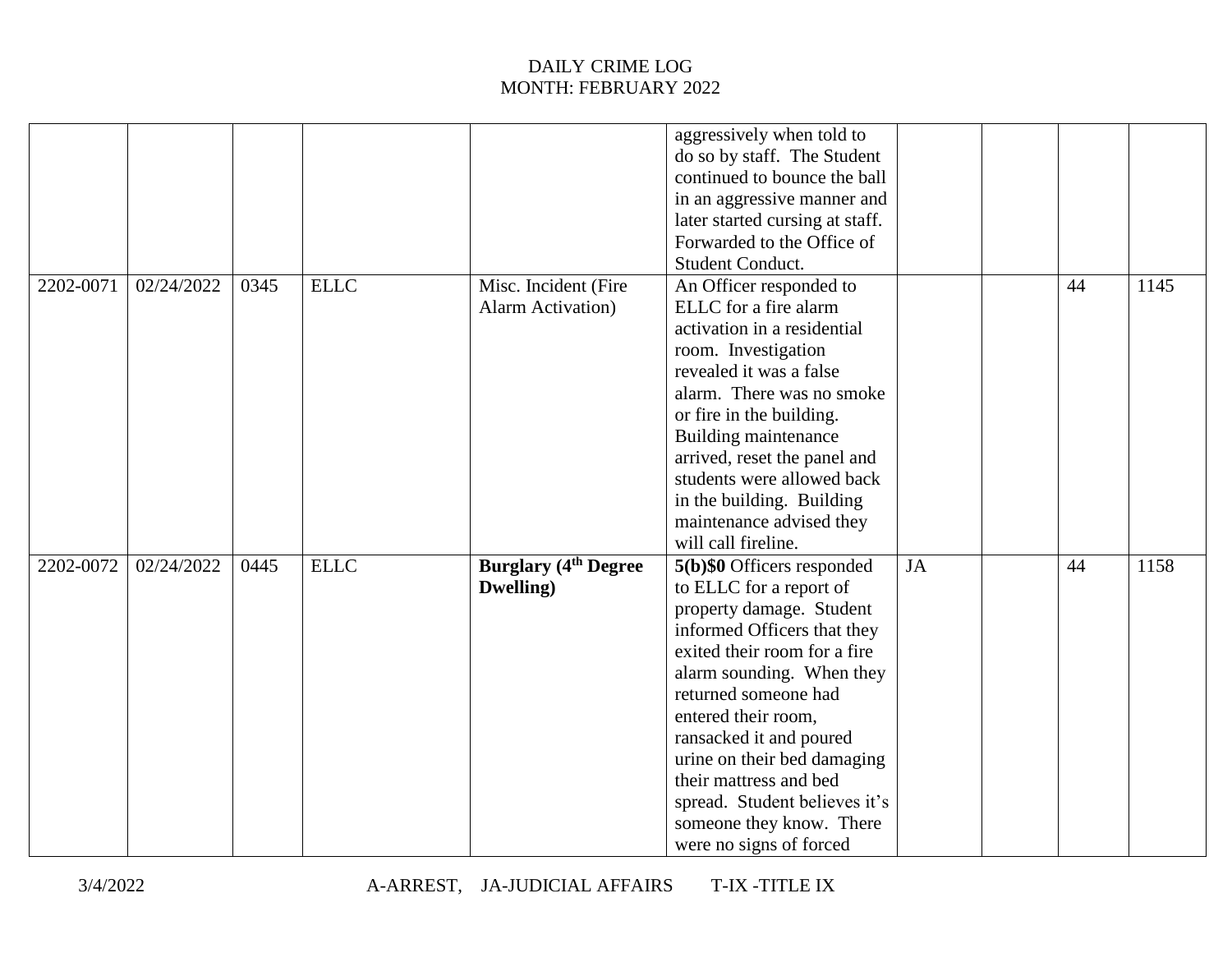|           |            |      |                    |                        | entry. Forwarded to the      |  |    |      |
|-----------|------------|------|--------------------|------------------------|------------------------------|--|----|------|
|           |            |      |                    |                        | Office of Student Conduct.   |  |    |      |
| 2202-0073 | 02/24/2022 | 0600 | Library            | <b>Property Damage</b> | While the Security Officers  |  | 41 | 1145 |
|           |            |      |                    |                        | was unsecuring buildings,    |  |    |      |
|           |            |      |                    |                        | they observed the outer door |  |    |      |
|           |            |      |                    |                        | leading into the lobby was   |  |    |      |
|           |            |      |                    |                        | damage. It is unknown who    |  |    |      |
|           |            |      |                    |                        | or what caused the damage.   |  |    |      |
|           |            |      |                    |                        | A work order was             |  |    |      |
|           |            |      |                    |                        | submitted.                   |  |    |      |
| 2202-0074 | 02/24/2022 | 1115 | Sigma Gamma Rho    | Theft (unfounded)      | Officers responded to        |  | 53 | 1159 |
|           |            |      | Plot               |                        | McKeldin Gym for a report    |  |    |      |
|           |            |      |                    |                        | of theft. Officers were      |  |    |      |
|           |            |      |                    |                        | informed someone stole the   |  |    |      |
|           |            |      |                    |                        | Sigma Gamma Rho Sorority     |  |    |      |
|           |            |      |                    |                        | mascot from their plot.      |  |    |      |
|           |            |      |                    |                        | Officer searched the area    |  |    |      |
|           |            |      |                    |                        | and found the mascot         |  |    |      |
|           |            |      |                    |                        | between two residential      |  |    |      |
|           |            |      |                    |                        | halls. Mascot was replaced   |  |    |      |
|           |            |      |                    |                        | without further incident.    |  |    |      |
|           |            |      |                    |                        | Reporting person was         |  |    |      |
|           |            |      |                    |                        | informed.                    |  |    |      |
| 2202-0075 | 02/25/2022 | 0900 | <b>Bomb Threat</b> | Campus Wide            | <b>Police Communications</b> |  | 53 | 1159 |
|           |            |      |                    |                        | Staff received a call of a   |  |    |      |
|           |            |      |                    |                        | bomb threat against the      |  |    |      |
|           |            |      |                    |                        | University. Allied agencies  |  |    |      |
|           |            |      |                    |                        | conducted a thorough         |  |    |      |
|           |            |      |                    |                        | canvass of campus for        |  |    |      |
|           |            |      |                    |                        | explosive devices with       |  |    |      |
|           |            |      |                    |                        | negative results. There      |  |    |      |
|           |            |      |                    |                        | were no reports of injury.   |  |    |      |
| 2202-0076 | 02/25/2022 | 1840 | Library            | <b>Lost Property</b>   | An Officer responded to the  |  | 55 | 1128 |
|           |            |      |                    |                        | Library for a report of lost |  |    |      |